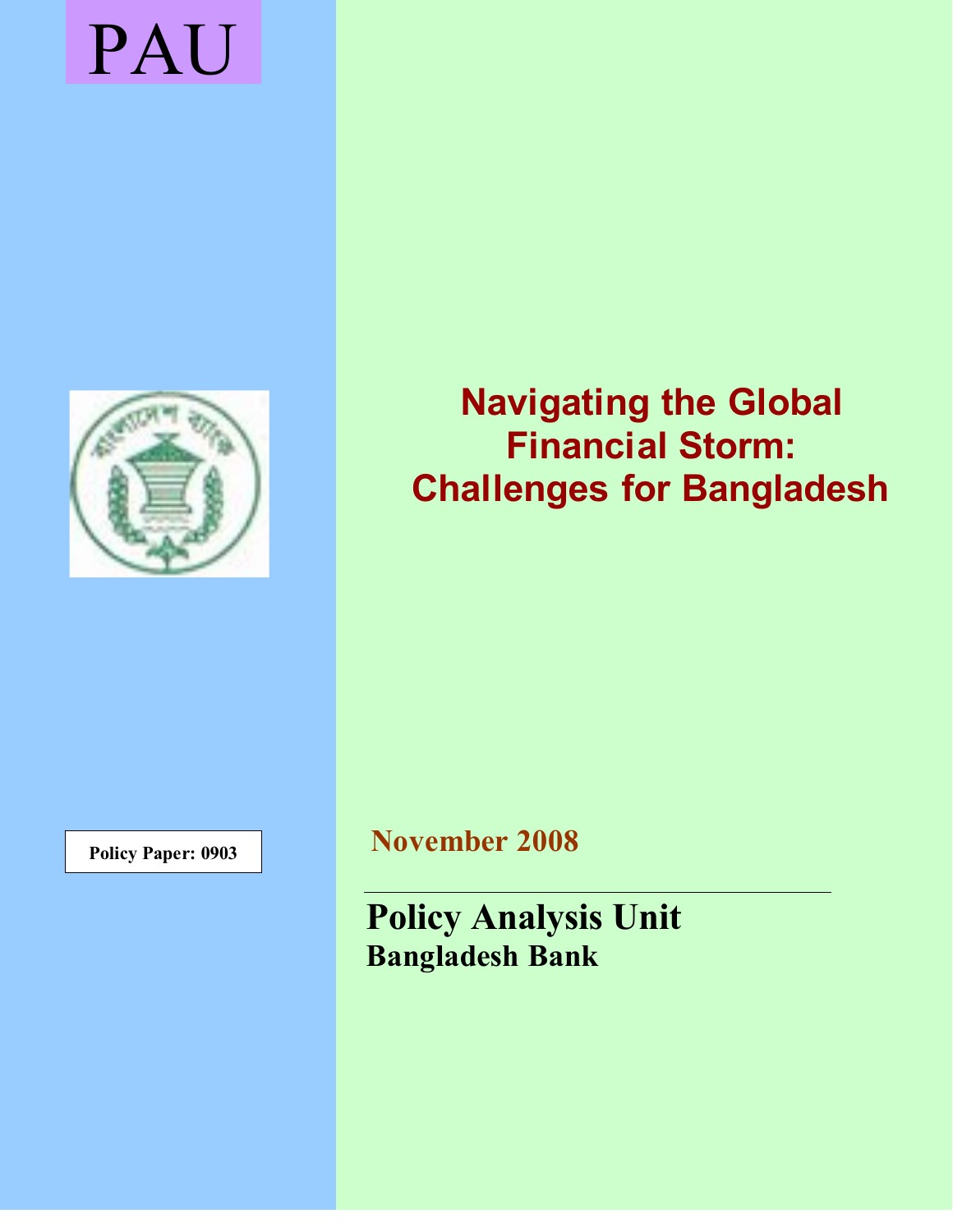# **Navigating the Global Financial Storm: Challenges for Bangladesh**

This paper has been prepared by Mustafa K. Mujeri and Md. Shahiduzzaman of the Policy Analysis Unit, Bangladesh Bank. The views expressed in this paper are those of the authors and do not necessarily reflect the views and policies of the Bangladesh Bank.

**Policy Paper Series No. 0903**

**---------------------------------------------------------------------------------------- Policy Analysis Unit Bangladesh Bank**

**November 2008**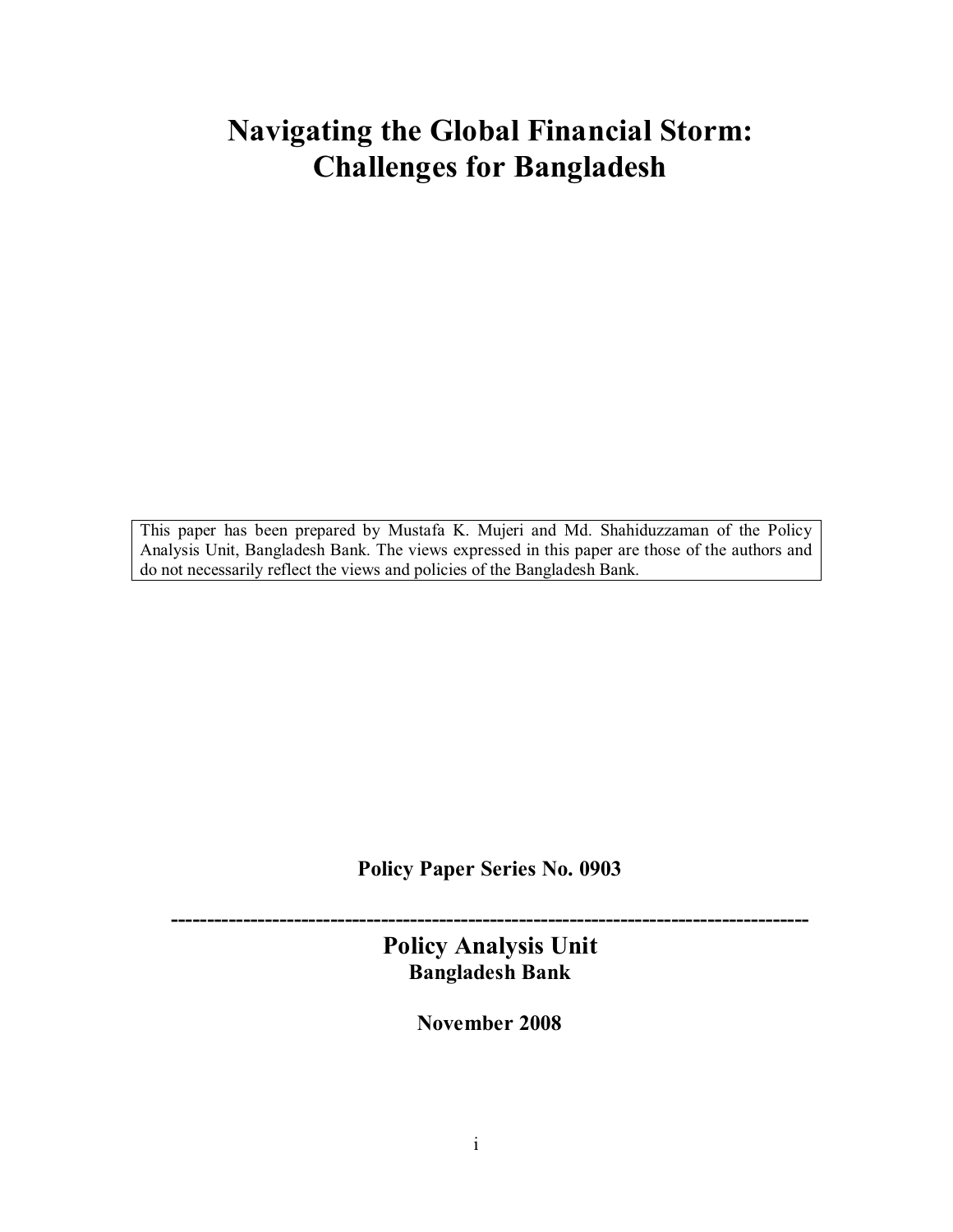# **CONTENTS**

| <b>Executive Summary</b>                                                  | iii          |
|---------------------------------------------------------------------------|--------------|
| 1. Introduction                                                           | $\mathbf{1}$ |
| 2. Global Financial Crisis: Current Situation and Direct Impacts          | 1            |
| World Economic Growth                                                     | 3            |
| <b>Recent Global Developments</b>                                         | 7            |
| Developments in Bangladesh Economy                                        | 9            |
| 3. Financial Crisis and Bangladesh Economy: Potential Implications        | 12           |
| Major Transmission Channels                                               | 14           |
| Potential Implications                                                    | 17           |
| <b>4. Conclusions and Policy Responses</b>                                | 19           |
| <b>References</b>                                                         | 25           |
| <b>Tables and Figures</b>                                                 |              |
| Table 1: Bangladesh's Major Export Destinations and Remittance Sources    | 4            |
| Table 2: Update on Global Growth Outlook                                  | 5            |
| Table 3: Real GDP Growth in Selected Gulf Countries                       | 6            |
| Table 4: Movement of Consumer Prices Inflation                            | 8            |
| Table 5: Trends in Major Macroeconomic Indicators                         | 10           |
| Table 6: Recent Movements in Bangladesh's Nominal and Real Exchange Rates | 13           |
| Table 7: Changes in Global Crisis Transmission Channels                   | 15           |
| Table 8: Remittance by Region/Countries                                   | 17           |
| Figure 1: Recent Developments in Global Economy                           | 2            |
| Figure 2: Developments in Bangladesh Economy                              | 11           |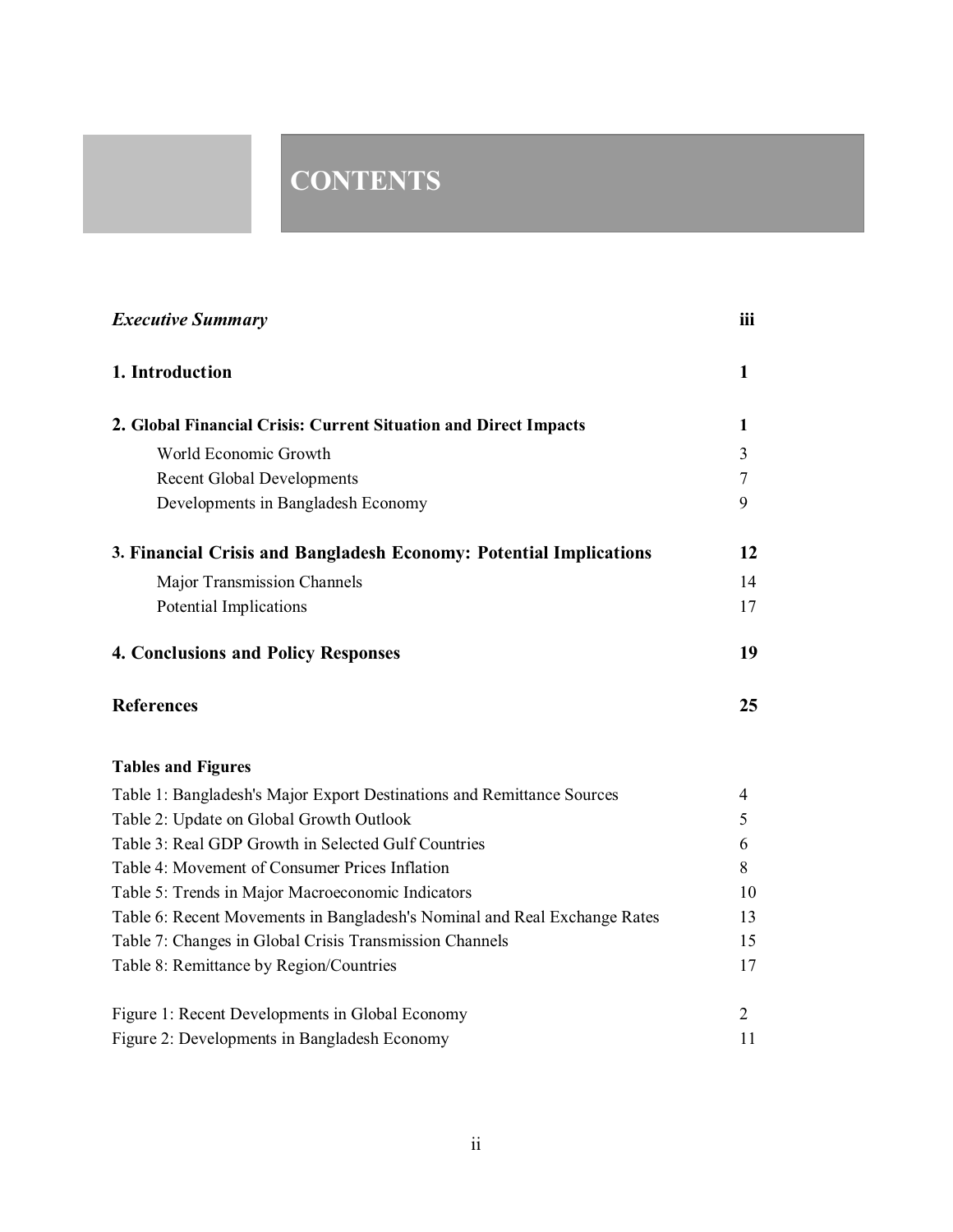#### **Executive Summary**

The collapse of the US subprime mortgage market and its repercussions on the US financial system transmitted shockwaves throughout the global financial markets leading to the present financial turmoil and international crisis of confidence. Commodity prices have eased from

recent highs, large exchange rate alignments are taking place, and the global economy is experiencing a major downturn. The developed countries are now forced to tighten their belts and reorganize their financial systems. Although the developing countries did not participate in the binge preceding the crisis, the crisis is likely to have big impacts on the poor countries.

*The triggers of the present global financial crisis were in the US subprime mortgage market the collapse of which engulfed the global financial markets leading to a painful recession of the world economy.*

Recent developments indicate that global growth prospects have deteriorated significantly over the last few months. The global growth slowdown is mainly due to significant downturn in economic activities in the advanced economies where output is projected to grow at only 1.4 percent in 2008, more than one percentage point lower than in 2007. The year 2009 is projected to be worse, when output is forecast to contract in advanced countries. Three major factors may pave the way toward gradual recovery starting in late 2009. First, likely stability of world commodity prices leading to the start of an unwinding process of adverse terms of trade effects especially in oil importing countries. Second, end of the intense drag on US growth by the housing sector with positive effect on the world economy. Third, high resilience and relatively unaffected status of the emerging economies providing the momentum to recovery for the global economy.

The Bangladesh economy is largely shielded from the most immediate and direct effects of the

financial crisis. However, Bangladesh's exposure to real economy effects of the financial crisis is likely to be greater through exports, remittances, and foreign capital inflow channels. The major sources are the projected slowdown in growth in the advanced economies which may lead to decline in exports (especially of readymade garments) since nearly 87 percent of Bangladesh's exports are destined to markets in advanced countries, remittances may ease as the source economies face

*Although Bangladesh's financial sector remains largely immune to the global financial crisis, the country's exposure to real economy effects is likely to be greater through exports, remittances, and foreign capital inflow channels.* 

lower growth and challenging times, aid inflow may reduce, and Bangladesh's macroeconomic stability and growth prospects may suffer.

Bangladesh's financial sector maintains a relatively good health underpinned by prudent regulation and sound management due to past reforms and is highly insulated from foreign markets. The non performing loans are declining; the capital base is relatively comfortable; foreign exchange reserves remain well managed with no holding of any corporate bond; the capital account remains nonconvertible with few private transactions permitted such as foreign direct investment and portfolio investment; private debt transactions are limited and strictly monitored by Bangladesh Bank; current account balance is positive that reduces the risks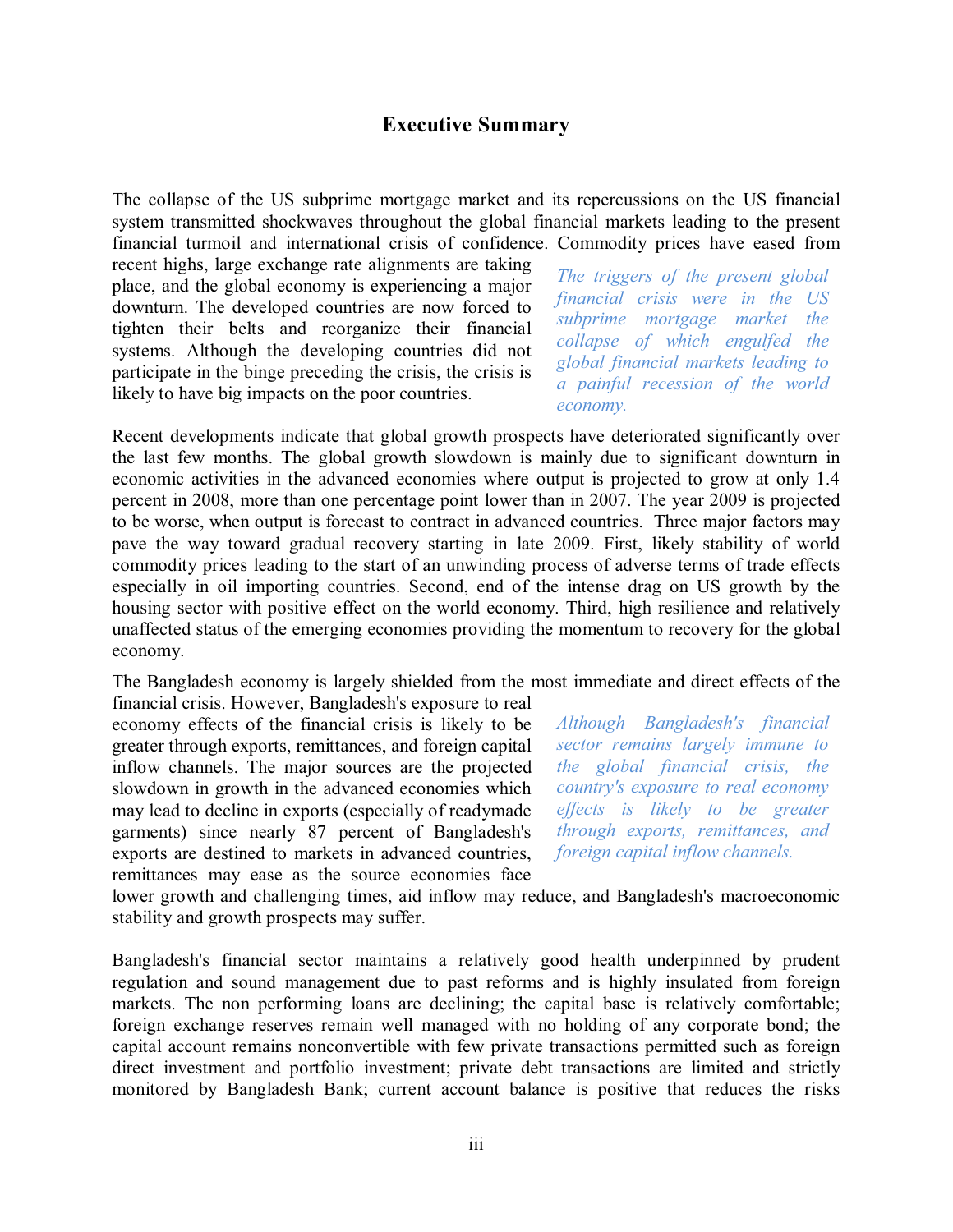emanating from short run fluctuations in the exchange rate and foreign reserve situation; financial institutions are not exposed to complex financial derivatives and synthetic

securitization instruments; and Bangladesh Bank pursues pro-active monetary and exchange rate management. External debts are low and reserves are comfortable. In addition, a reasonably high domestic savings rate (around 20 percent of GDP) provides added cushion. The main downside risk on the financial sector is a reduction in foreign capital flows, including for the government. Overall, the current global financial crisis is not likely to have any significant effect on the country's financial sector.

*The low level of global integration has shielded the Bangladesh economy from the current financial turmoil. Bangladesh's financial sector maintains a relatively good health and the current global crisis is not likely to have any significant effect on the financial sector.*

For Bangladesh, the composition of exports makes export sector the most vital transmission channel of the effects of recent global financial developments. Two features contribute significantly toward increasing the export sector vulnerability: first, high dominance of RMGs in total export earnings; and second, almost entire reliance of Bangladesh's RMG exports on US and EU markets. A number of factors would determine the net impact on exports. First, given

the overwhelming dominance, impact on RMGs would set the effects on Bangladesh's exports. Second, since Bangladesh's RMG exports mainly cater to the lowprice segment of the apparel market, the current slowdown may create less impact on the country's RMG exports. With incomes falling, even some diversion of demand from high-end garment segment to low-end segment may take place. Third, in the export sector, new dimensions are likely to creep into price negotiations especially if the major purchasers of RMG

products move to take advantage of the market situation. Fourth, in view of the country specific changes due to the crisis and other developments, it is likely that RMG importers in advanced economies may introduce adjustments in sources of procuring apparel products which may compensate Bangladesh's negative effects on RMG exports by enabling it to capture greater market shares in these countries. Thus, opposing forces are likely to work in RMGs export sector and the net impact would determine the final outcome.

In the case of imports, the prospects are likely to favor Bangladesh through lowering the growth of import bill. In the international market, prices of commodities for which Bangladesh is a net importer (especially food, oil, fertilizer, and other essential products) have experienced significant decline in recent months. The

*The country's banking sector is free from exotic or toxic derivatives and the off balance sheet items comprise mostly basic swap contracts with no risk of sustaining unexpected losses.*

settlement of LCs for consumer goods declined by more than 29 percent during July-September 2008. The opening of new LCs for consumer goods during the period declined more sharply showing improved domestic supply conditions (especially of rice) and benefits of global price declines.

The overall remittance inflow is unlikely to be much affected since the bulk (63 percent) of the remittances originates in the Gulf region where growth prospects are mostly unchanged in 2008

*The relative insulation of the country's capital market and limited role of foreign portfolio investment supported by reasonably strong macroeconomic fundamentals and strengthened policy and management frameworks have ensured resilience of the Bangladesh economy.*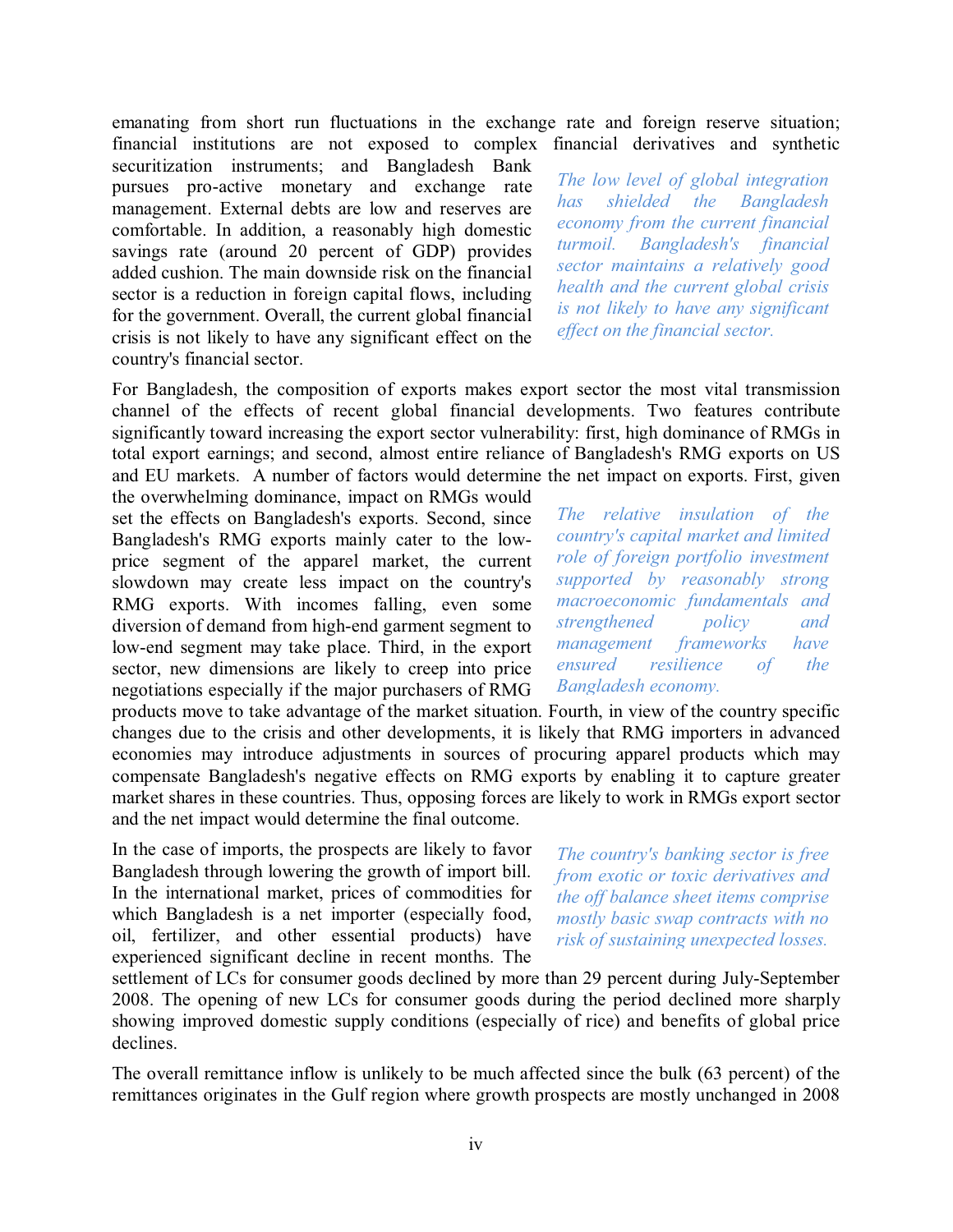and projected to lower marginally in 2009. Remittances from advanced economies could be adversely affected if the recession prolongs and job cuts persist. It is difficult to predict the net

impact since the low-skilled jobs in which Bangladeshi migrant labor is mostly concentrated are likely to be less affected from the growth slowdown. Moreover, the resilience shown by remittance inflows to Bangladesh to past changes in economic growth in major remittance sending countries gives some hope of optimism.

The aid budget in advanced economies is under pressure due to their reduced ability to sustain recent levels of foreign aid resulting from debt overhang and weak fiscal positions created by the financial crisis and *Although remittances are not likely to be affected in the short term, some pressure on remittance inflows may arise if the recession deepens and persists for a longer period in the advanced economies and the Middle Eastern economies slowdown due to decline in oil revenues.*

slow growth. This would particularly affect the flow of bilateral aid to recipient countries. Bangladesh's aid mostly comes from multilateral sources (nearly 80 percent of the total). However, the country's prospects of expected large increase in aid in FY09 may be weakened.

Tighter global credit markets have raised the cost of capital in the international market and are likely to reduce foreign direct investment (FDI) in developing countries. Bangladesh has little FDIs. Since most FDIs in Bangladesh are longer term

in nature, the current financial crisis is unlikely to have an immediate impact. The full impact would only be clear when investors begin to assess longer term investment decisions depending on global growth prospects and price developments.

The potential impact of the global financial crisis calls for action in a number of areas including sound economic management. The export sector could be strengthened through several measures such as providing pre- and post-shipment credits for longer periods and allowing rescheduling of loans especially for RMGs; enhancing the efficiency of customs, ports, and infrastructure as

producers/exporters need cost-cutting measures to stay competitive; installing and strengthening safety net programs for garment workers; diversifying the export basket, adding more value added products to export items, and exploring new markets. For the RMG sector,

it is critical to ensure smooth and production friendly environment and uninterrupted access to power and other inputs to retain competitiveness. The sector should also avail the opportunity created by the just-started process of diverting fresh apparel orders from US and EU importers who earlier sourced apparels to China and other countries in order to enhance Bangladesh's

market share and overcome any depressing effects. A comprehensive export (including export of services) promotion program needs to be adopted to expedite the implementation of short and medium/long term export promotion measures employing a product and country

*Several actions are needed to strengthen the export sector and face the likely consequences of the global crisis.*

specific approach. The newly elected US President's economic agenda of tagging labor and environmental standards with trade, although unlikely to affect the volume of transactions in the near term, is an area of concern for Bangladesh. Bangladesh needs to be well prepared to adopt

*the expected level.*

*Aid inflows are likely to remain unaffected in the short run although the promises of significant aid increase may not materialize up to* 

*The major source of vulnerability is the export sector and its (especially of RMGs) very high dependence on markets of advanced economies.*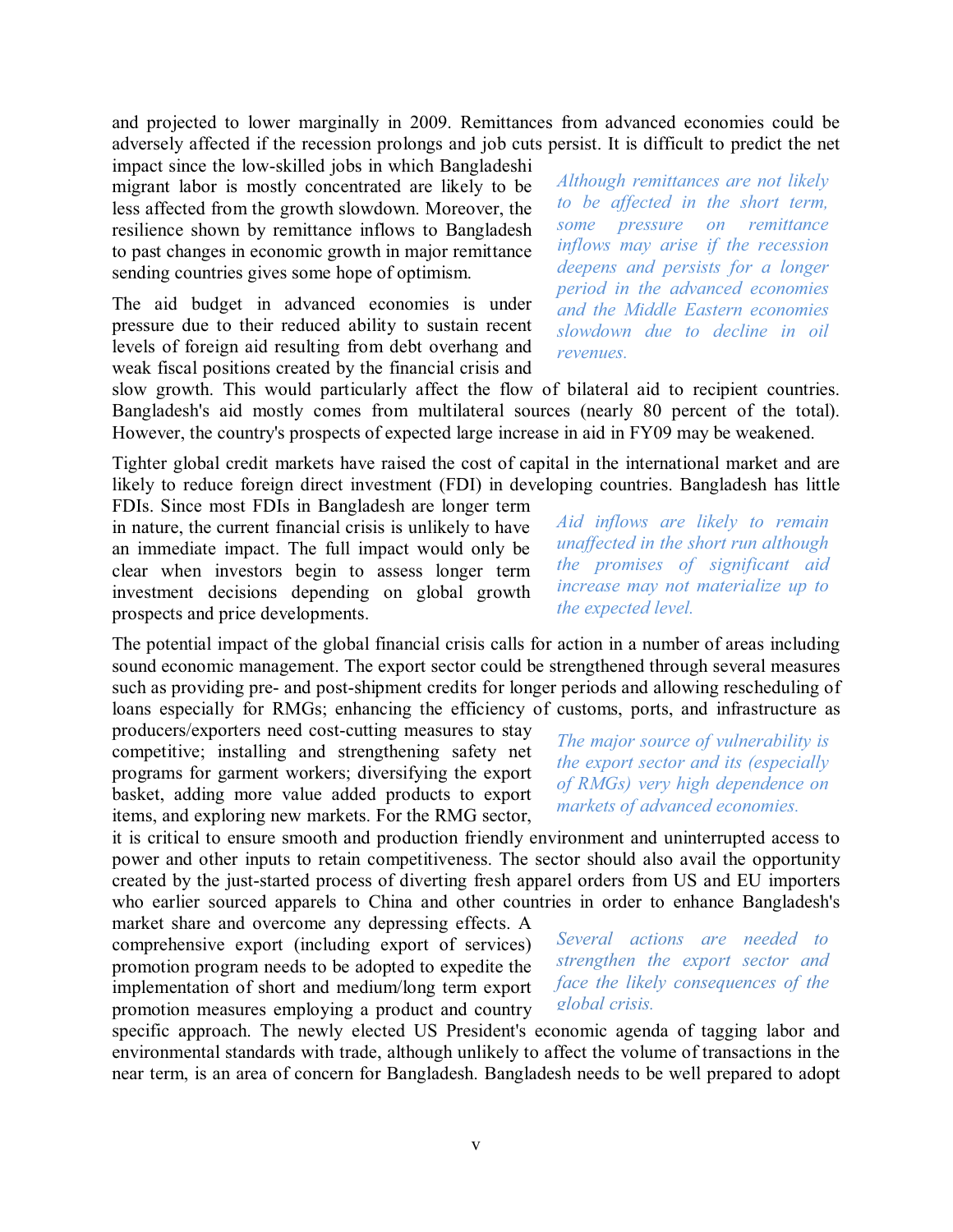appropriate strategy since the issue, though dropped from the ongoing Doha negotiations within the WTO, is likely to be brought back by US when the current round concludes.

The Bangladesh Bank needs to pursue its present prudent monetary policy measures keeping in

view the rising downside risk of slowing economic activity. In this context, a major concern would be to ensure that high inflation does not enter into the medium/long term expectations of economic agents and become a permanent feature of the economy. The priority should be to correct the short term debt yield curve and 'plan for tomorrow' especially in terms of dampening inflation expectations and ensuring price

*The situation calls for pursuit of present prudent monetary policy measures and* ensure *that high inflation does not enter into the medium/long term expectations of economic agents.*

stability. The current policy of providing adequate credit support to agriculture, small and medium enterprises (SMEs), and other productive sectors which are primary sources of job expansion should be continued along with measures to ensure improved functioning of the credit markets and payment systems.

In adopting appropriate foreign exchange policy, Bangladesh needs to take into account a number of considerations including (i) direction of trade covering both origin of imports and destination of exports; (ii) industry composition of trade flows; and (iii) origin of capital inflows especially remittances. It would be important for Bangladesh to confront the challenging tradeoff between keeping inflation down and achieving

*It is important for Bangladesh to confront the challenging tradeoff between keeping inflation down and achieving better competitiveness through proper exchange rate management.*

better competitiveness through exchange rate management. Any improper exchange rate adjustment can harm even the exporters, if this raises costs through increasing domestic prices of imported raw materials. The present circumstances and the current state of macroeconomic

fundamentals do not provide enough justification of pursuing any policy of letting the exchange rate to depreciate to any significant extent. With priority to reducing inflation expectations and inflation rate from its double digit level, this will help evade any dilution of the pass through of declining global commodity prices to domestic prices and strengthen the depressing effect on inflationary pressures.

The fiscal sector has significant pressure for public funds in the FY09 budget. It would be prudent to prepare an action plan to create some fiscal space to respond to any downturn in economic activities or external shocks due to the ongoing global crisis. This is

*It would be prudent to prepare an action plan to create some fiscal space to respond to any downturn in economic activities or external shocks due to the ongoing global crisis. As a sensible and quick response, low priority expenditures may be trimmed and revenue collections improved to help protect fiscal positions and the government's ability to respond when needed.*

necessary in order to accommodate, if required, additional fiscal support to expand safety nets and provide assistance to the exporters especially RMG exporters. As a sensible and quick response, low priority expenditure may be trimmed and revenue collections improved to help protect fiscal positions and the government's ability to respond when needed.

Although protected from the direct effects, Bangladesh's banking sector would probably face more pressure over time. The loan quality may deteriorate and liquidity may reduce if economic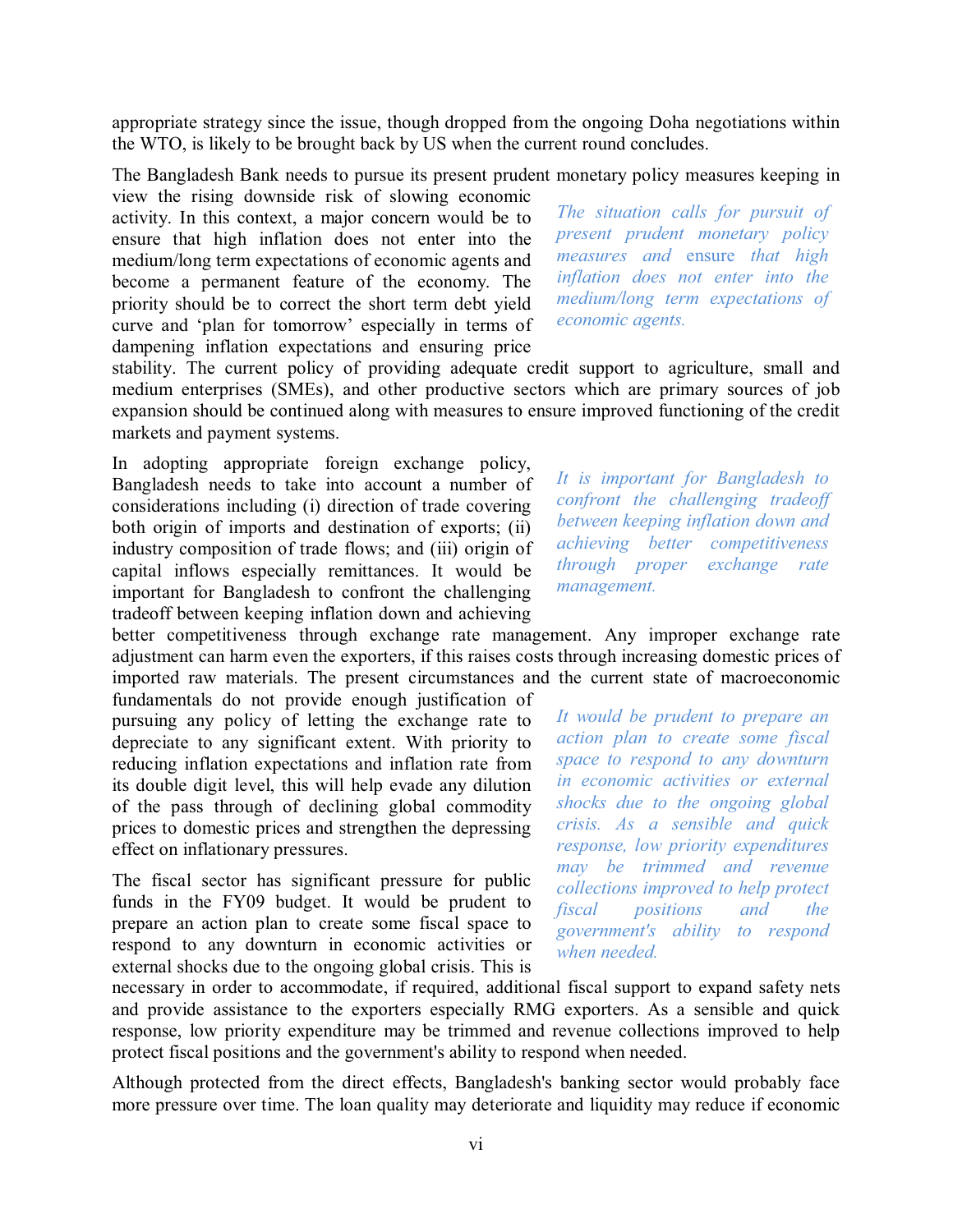growth slows. The Bangladesh Bank should carefully monitor liquidity conditions and other

financial developments to take appropriate actions. Obviously, the longer term concern for Bangladesh would be to move toward a macro-prudential and regulatory architecture that is effectively integrated and involves needed coordination among all concerned agents.

Several short term measures may be adopted to address the potential concerns such as close monitoring of the possibility of rising default on borrowings by importers against stocks of essential products imported at higher prices earlier due to anticipated loss on their stocks by falling world prices; regular monitoring of the trend in non-performing assets of banks since such

assets might rise due to lower profitability of firms especially producing for the export sector due to decline in prices in the global market causing value crash of their current stocks and leading to liquidity problems for the financing banks because of repayment defaults; strengthening existing supervisory mechanism of the financial institutions and regularly monitor the key financial sector indicators and take remedial *Financial sector surveillance could be refreshed and financial management revisited.*

*It is important to reinvigorate structural and institutional reforms in order to strengthen supportive environment for private sector led growth and enhance the economy's resilience to external events.*

measures as required; putting in place backstops at Bangladesh Bank that can be applied quickly and flexibly in the event of system-wide pressures; quality improvement of the output of credit rating agencies to avoid mispricing of risk particularly in credit markets; and pursuing structural reform to lessen the downside of crisis, carry out adjustment to food and oil prices which are likely to remain at historically high levels, improve rural productivity, and strengthen the supportive environment for private sector led growth and the economy's resilience to external events.

The present global financial crisis shows that there is no substitute of prudent government intervention and careful regulation even when market determined incentive structures operate. The pursuit of free financial sector nostrums does not guarantee against moral hazard, adverse selection, and the financial institutions to cause systemic distress. This does not mean that the financial sector should be

*Bangladesh needs to ensure a liberalized, market based, and effectively supervised and regulated financial sector capable of generating quality information in order to promote and sustain rapid growth.*

administratively controlled and not be allowed the freedom to innovate, compete, and use market based incentives.

A liberalized, market based, and effectively supervised and regulated financial sector capable of generating quality information is necessary in order to promote and sustain rapid growth in Bangladesh. The important agenda for Bangladesh is to convert the current global crisis into an opportunity in order to move forward.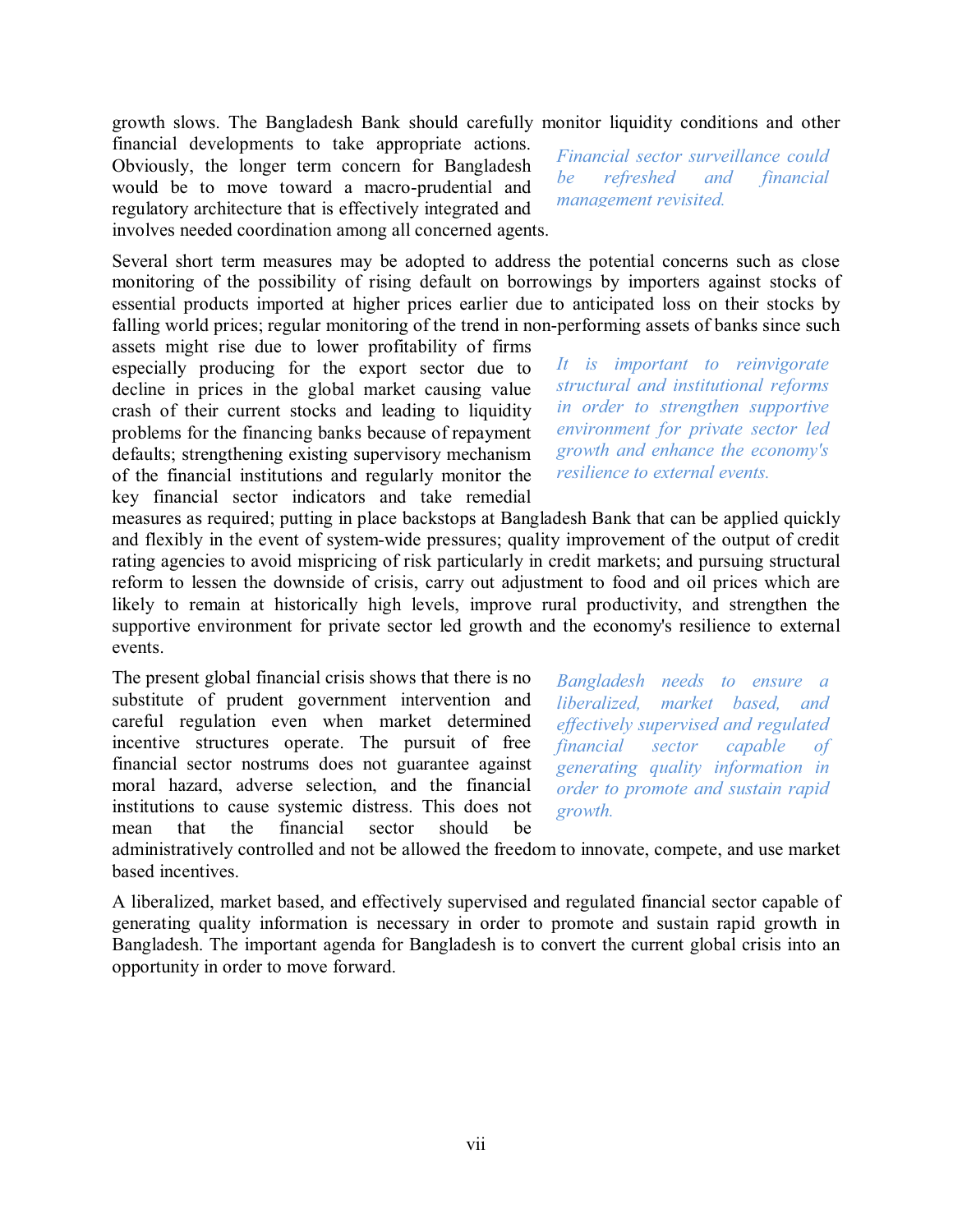## **1. Introduction**

The recent crisis in the global financial markets emerged as a consequence of poor lending practices in the US subprime mortgage market hurting the companies that held and sold mortgage-backed securities and credit derivatives. The stress spread rapidly to other financial institutions and the crisis deepened at alarming rates to include financial, credit, and currency markets as well as the real economy. The shockwaves of the collapse of US subprime mortgage market also engulfed the financial markets across countries in Europe and other regions making a prolonged and painful economic recession, especially in the US and Europe, a reality. In Bangladesh, even though the impact of the financial crisis has not been directly felt mainly due to shielding of the economy from the most immediate effects of the crisis, the looming economic conditions and financial market instability in the developed and several emerging economies can create adverse impacts on the Bangladesh economy.

The financial turmoil in the developed countries has forced these countries to tighten their belts and they now are in the process of re-organizing their financial systems. Although the developing countries did not participate much in the binge preceding the crisis, the crisis is likely to have big effects in many poor countries. No doubt it is difficult to predict how the financial crisis would affect the poor countries such as Bangladesh, but it is relatively safe to conclude that the effects are more likely to be indirect for Bangladesh since the country has little direct exposure to the failing financial institutions and toxic assets in the developed world.

Although declining commodity prices in the world market (especially of food and fuel), emanating mostly from depressed demand, has provided some relief for Bangladesh, the fall in demand also brings new concerns for Bangladesh. With growth falling in the developed countries, the country's exports (especially of readymade garments) may decline, remittances may ease as the source economies face lower growth and challenging times, aid inflows may reduce, and Bangladesh's growth prospects may decline adversely affecting the country's macroeconomic stability and development efforts.

The present paper analyzes the nature of the current global financial crisis keeping in view its implications on the Bangladesh economy and identifies major channels through which the effects of the financial crisis could be transmitted to Bangladesh. After this introduction, section 2 examines the current situation of the crisis and changes in global outlook that could affect the Bangladesh economy. Section 3 discusses the potential implications that Bangladesh could face through different transmission channels; while section 4 provides conclusions and identifies some key policy responses.

# **2. Global Financial Crisis: Current Situation and Direct Impacts**

It is now well documented that the triggers of the present global financial crisis were in the US subprime mortgage market which was supported by expansionary monetary policy and encouraged borrowing for real estate.<sup>1</sup> Although the governments in many

<sup>-</sup><sup>1</sup> For details on the global financial crisis, see the International Monetary Fund (www.imf.org/) and the Board of Governors of the US Federal Reserve (www.federalreserve.gov/). Although companies involved in home construction and lending were the first affected, the problems spread quickly through the entire US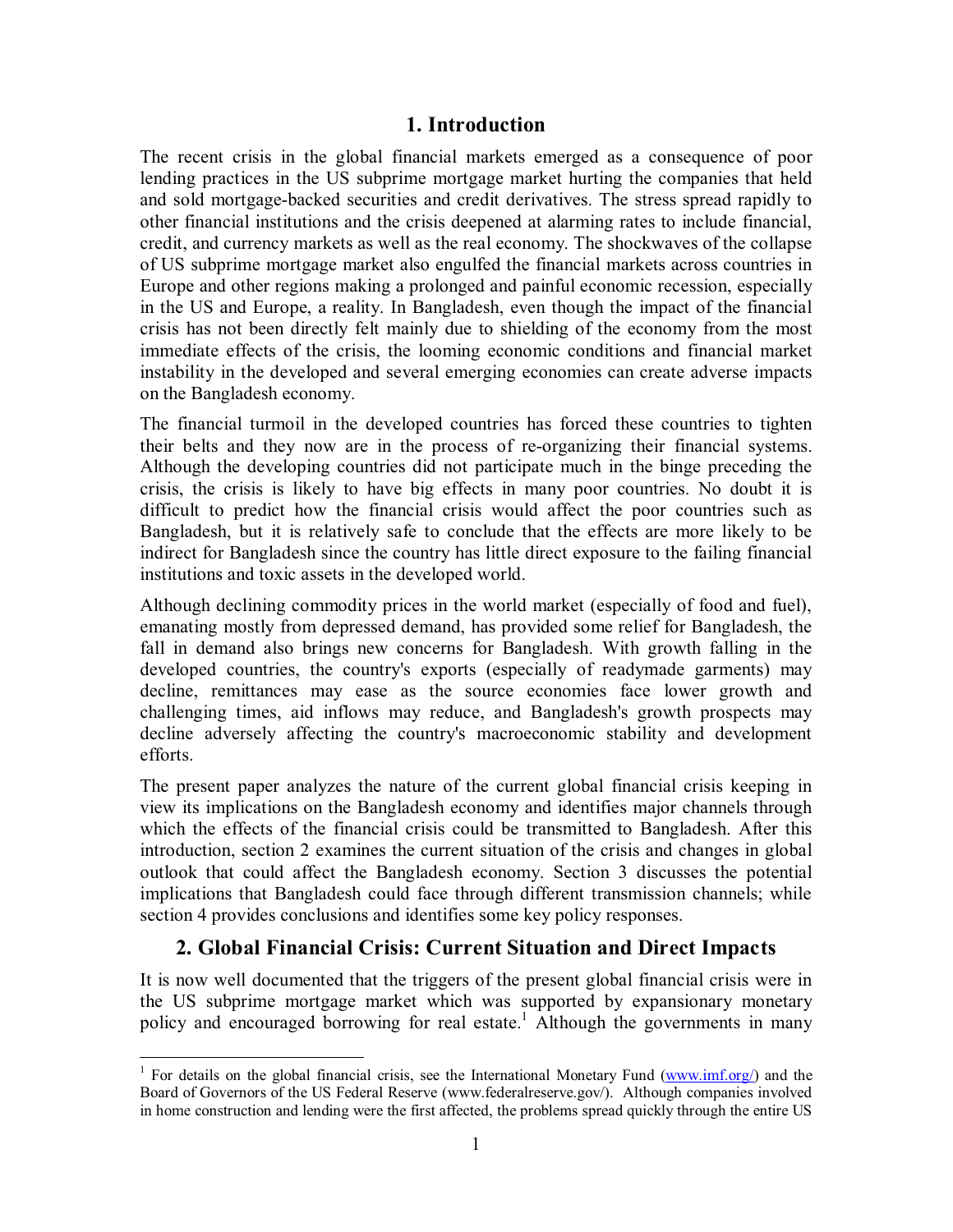countries intervened to bail out banks and other institutions, the severity of the crisis fueled by eroded confidence has been overwhelming along with drastic fall in world stock markets in developed countries. The effects also transmitted quickly to emerging economies in view of the close links that exist in assets, trade, and financial product markets in the existing globalized environment. Thus, the financial crisis that started in the US has spread to European financial markets and is threatening the emerging economies as well.



financial sector setting an international crisis of confidence and spreading the turmoil to financial markets in Europe and other countries.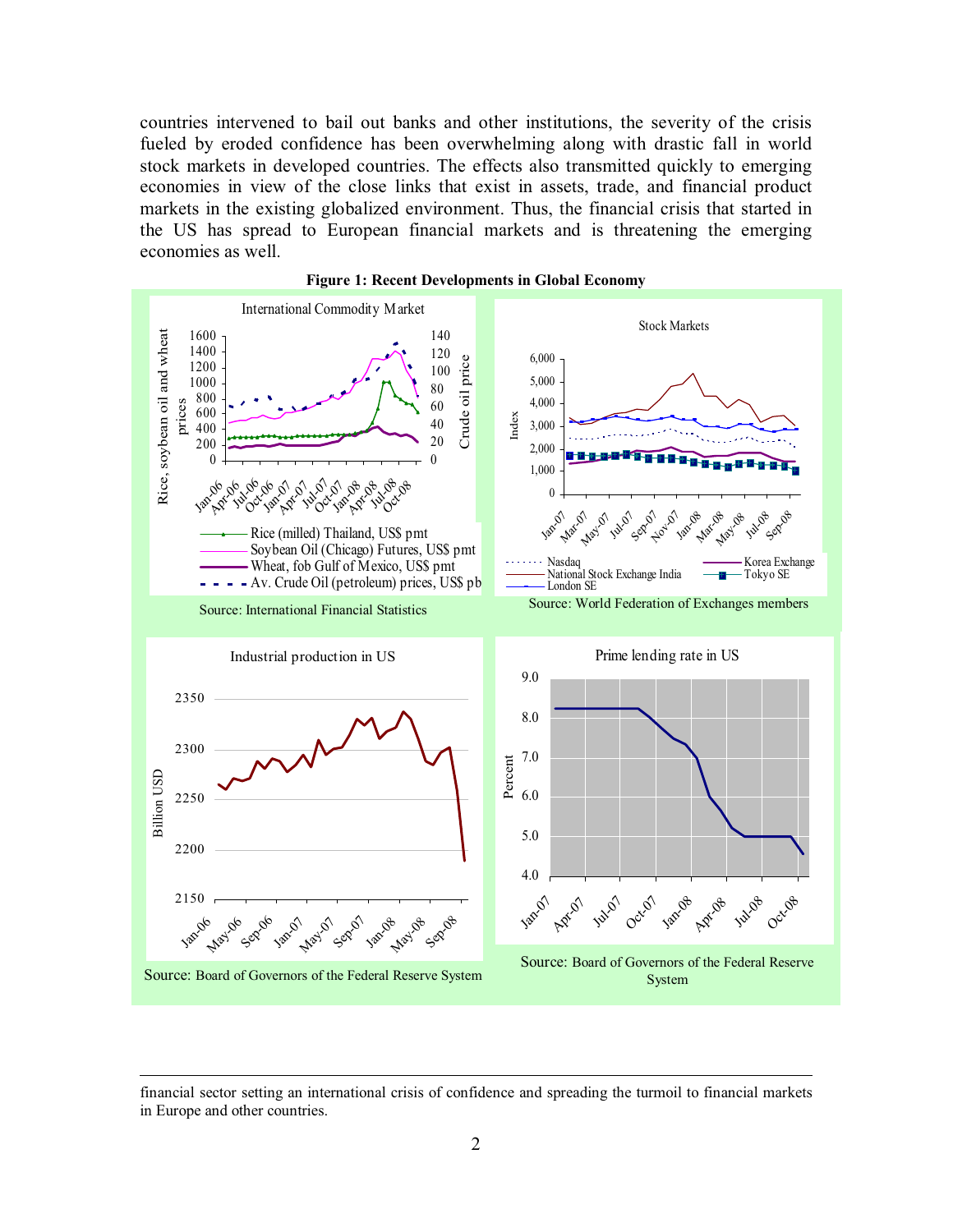Following the lead of the US, many European governments have stepped in to inject liquidity into the markets.<sup>2</sup> In general, the measures by the governments included four major components: (i) raising the amount of guaranteed deposits to prevent massive withdrawals and possible bank runs; (ii) providing capital to financial institutions in exchange for shares of equity; (iii) guaranteeing specific amounts of interbank loans; and (iv) taking illiquid mortgage backed securities from banks in exchange for Treasury bills that are easier to trade and have shorter maturities. On 8 October 2008, six central banks (US, Euro area, UK, Canada, Switzerland, and Sweden) announced their coordinated decision to cut official policy rates by 50 basis points. Similar measures were also announced by other central banks (e.g. China, Australia, Hong Kong, and Korea).

It is now apparent that the present financial crisis would pose a significant threat to economic growth worldwide. The projection of global growth has declined as a result of the turmoil, and weakening demand has started the inflationary pressures to subside.

# **World Economic Growth<sup>3</sup>**

-

The present financial crisis came at a time when the global economy was slowing down due to high oil and commodity prices. In general, the crisis led to a fall in asset prices as well as confidence along with contraction in bank credit. These developments have started a process known as deleveraging, through which firms and consumers try to reduce their exposure to debt. The process, however, is lengthy and remains an ongoing drag on global growth.

As a result of government actions, some improvements in the global financial situation can be noticed of late. For example, credit default swap (CDS) spreads for commercial banks have come down considerably in the developed countries.<sup>4</sup> Marginal success has also been achieved in increasing liquidity into the financial markets. However, as banks find it difficult to raise capital and deleverage, the nonfinancial sector would be adversely affected and the effects would also be felt in the real economy.

Due to the global nature of the financial crisis, growth is likely to be affected in most countries which are Bangladesh's export destinations and sources of remittance inflow (Table 1). In the case of Bangladesh's exports, more than 53 percent of the total was destined to Europe while another 29 percent to USA and Canada in FY08. It may be added that more than 76 percent of total exports of Bangladesh are readymade garments  $(RMGs)$  products.<sup>5</sup> For remittances, the major source is the Gulf region providing nearly 63 percent of the total while 17 percent originates from USA and 12 percent from

<sup>&</sup>lt;sup>2</sup> According to the Bank of England, global bailouts will amount to about 12 percent of global GDP which would be about USD 7.2 trillion of taxpayers' money. This will be spent on recapitalization of banks, buying out their toxic assets, state guarantees, and nationalization.

<sup>&</sup>lt;sup>3</sup> This assessment of global growth primarily focuses on countries/regions which are Bangladesh's major export destinations and sources of remittance inflow.

<sup>&</sup>lt;sup>4</sup> The CDS spreads measure the risk of an institution defaulting on a loan. In UK, for instance, when the rescue plan was announced, sovereign CDS spreads for the UK government rose as risk was transferred from individual banks to the government.

<sup>&</sup>lt;sup>5</sup> In FY08, more than 93 percent of Bangladesh's total exports to European countries and USA were RMG products.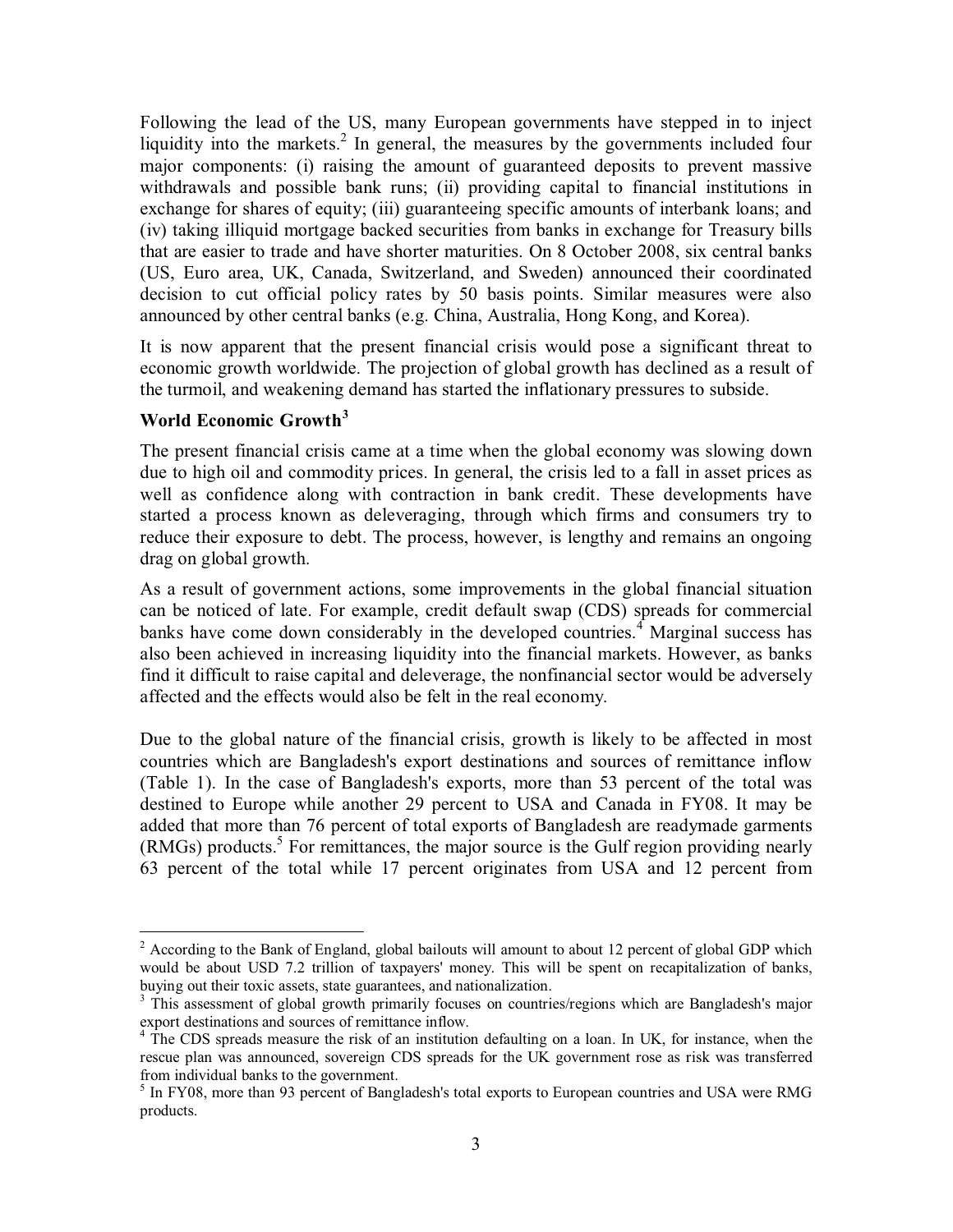Europe. The above shows that economic conditions in three regions (Euro, Gulf, and US) are important for Bangladesh's exports and remittances.

According to the latest update of IMF published in November 2008, world output, which grew at 5.0 percent in 2007, is expected to slow to 3.7 percent in 2008 and 2.2 percent in 2009 (IMF 2008a). The forecast for the developed countries is bleak with sharp downward revisions over earlier forecasts (Table 2). In the advanced economies, output is likely to grow by 1.4 percent in 2008 (compared with 2.6 percent in 2007) but would contract by 0.3 percent in 2009, the first annual contraction during the postwar period. The recovery is projected to start in late 2009. In 2008, all major advanced countries

except Italy are likely to experience positive output growth, while the situation would reverse dramatically in 2009 when Canada alone is projected to have positive growth. The unemployment rates have also started to climb in these countries. $6$ Although developing Asia is not likely to hard hit in 2008, these countries are projected to grow at much slower rates in 2009 mainly due to demand slowdown in developed countries since they are heavily reliant on exports to fuel economic growth. In the

| Kennuance sources                 |           |                           |           |  |  |  |  |  |
|-----------------------------------|-----------|---------------------------|-----------|--|--|--|--|--|
| <b>Export destinations (FY08)</b> |           | Remittance sources (FY08) |           |  |  |  |  |  |
| Country/region                    | Share (%) | Country/region            | Share (%) |  |  |  |  |  |
| <b>Advanced Economies</b>         | 86.8      | <b>Gulf Region</b>        | 62.8      |  |  |  |  |  |
| Euro area                         | 40.2      | Saudi Arabia              | 29.4      |  |  |  |  |  |
| Germany                           | 15.4      | <b>UAE</b>                | 14.3      |  |  |  |  |  |
| France                            | 6.8       | Kuwait                    | 10.9      |  |  |  |  |  |
| <b>Netherlands</b>                | 4.6       | Qatar                     | 3.7       |  |  |  |  |  |
| Spain                             | 4.2       | Oman                      | 2.8       |  |  |  |  |  |
| Italy                             | 4.1       | <b>Bahrain</b>            | 1.8       |  |  |  |  |  |
| <b>Belgium</b>                    | 3.5       | Europe                    | 11.7      |  |  |  |  |  |
| <b>USA</b>                        | 25.4      | <b>UK</b>                 | 11.3      |  |  |  |  |  |
| <b>UK</b>                         | 9.7       | Germany                   | 0.3       |  |  |  |  |  |
| Canada                            | 3.8       | Asia Pacific Region       | 3.0       |  |  |  |  |  |
| Japan                             | 1.2       | Singapore                 | 1.6       |  |  |  |  |  |
| Developing Asia                   | 4.8       | Malaysia                  | 1.2       |  |  |  |  |  |
| India                             | 2.5       | Japan                     | 0.2       |  |  |  |  |  |
| Hong Kong                         | 1.1       | Rest of the World         | 22.5      |  |  |  |  |  |
| <b>Middle East</b>                | 1.7       | <b>USA</b>                | 17.4      |  |  |  |  |  |
| Rest of the World                 | 6.7       |                           |           |  |  |  |  |  |

**Table 1: Bangladesh's Major Export Destinations and Remittance Sources**

Source: Bangladesh Bank and Export Promotion Bureau

Middle East, output growth is also projected to be slower in 2009.

#### **USA and euro region**

<u>.</u>

Growth in the US economy appears to have slowed sharply in recent months. According to the advance estimate of Bureau of Economic Analysis (BEA) of the US Department of Commerce, real GDP in the US decreased at an annual rate of 0.3 percent from Q2 to Q3 of 2008. In Q2 2008, real GDP increased by 2.8 percent. The largest contributors to the decline in real GDP growth in Q3 were sharp downturn in personal consumption expenditures (PCE) for nondurable goods, larger decline in PCE for durable goods, smaller decrease in imports, and a deceleration in exports.<sup>7</sup> Real PCE decreased 3.1 percent in Q3 in contrast to an increase of 1.2 percent in Q2; durable goods decreased

<sup>&</sup>lt;sup>6</sup> The US economy, for instance, seems to have entered a deep recession with the unemployment rate reaching 6.5 percent in October 2008, highest level since 1994. This signals that the economic slump may become deeper with the possibility of further lowering of the federal funds rate and bringing in more fiscal stimulus packages in future.

 $<sup>7</sup>$  The continuing downturn in the housing market has created an unprecedented situation in which more</sup> than 10 million households owe more on their mortgages than the market value of their homes and the current anticipation is that the housing cycle will find a floor in 2009 after corrections.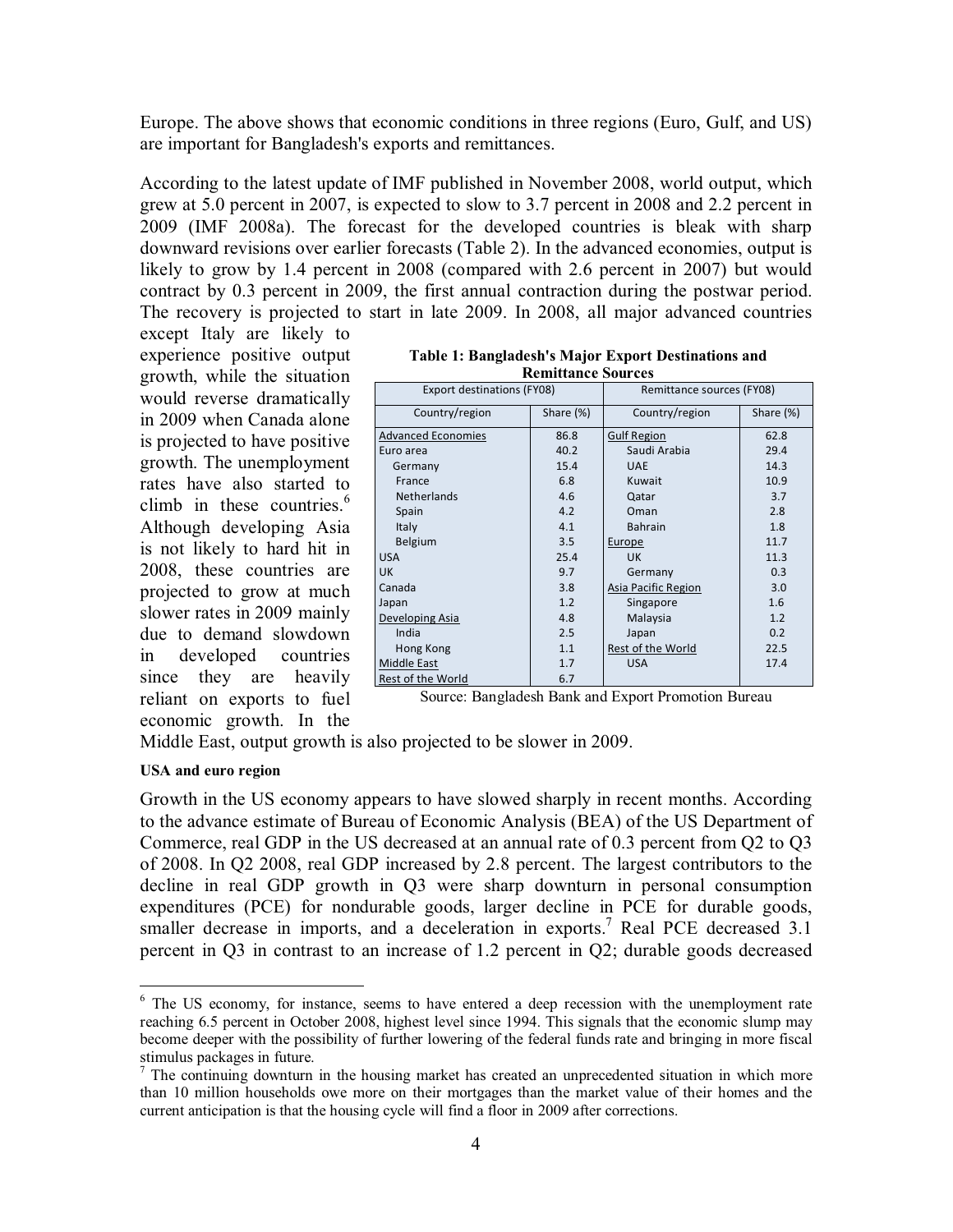14.1 percent (compared with a decrease of 2.8 percent in Q2) while nondurable goods decreased 6.4 percent in contrast to an increase of 3.9 percent in Q2. The IMF projections for US growth are (-) 0.7 in 2009 following a rise of 1.4 percent in 2008.

Although the US economy is likely to return to its potential growth only in 2010, it is anticipated that the US firms would be able to maintain their spending patterns better than expected despite financial strains thereby providing higher than anticipated support for household incomes. This positive expectation stems largely from major initiatives by the authorities to deal with threats to systemic stability and stabilize market conditions, and still-healthy profit margins of the firms. Thus, although obvious signs of weakness in household consumption are apparent, the recovery may set in earlier than expected depending upon how deep the downturn would be, when the recovery would get under way, and how strong would it become. Moreover, the stress on US households may be less severe than expected due both to the positive outcome of recent government initiatives and the possibility of easing the monetary policy further if the downturn continues. In Canada, growth is projected to come down to 0.6 percent in 2008 from 2.7 percent in 2007 and is expected to further slow down to 0.3 percent in 2009.

|                           |     | 2000-04 2005 2006 2007 |      |      |      | Oct 08 proj.<br>Apr 08 proj. |        | Nov 08 proj. |        |        |
|---------------------------|-----|------------------------|------|------|------|------------------------------|--------|--------------|--------|--------|
|                           |     |                        |      |      | 2008 | 2009                         | 2008   | 2009         | 2008   | 2009   |
| World                     | 3.6 | 4.4                    | 5.1  | 5.0  | 3.7  | 3.8                          | 3.9    | 3.0          | 3.7    | 2.2    |
| <b>Advanced Economies</b> | 2.4 | 2.6                    | 3.0  | 2.6  | 1.3  | 1.3                          | 1.5    | 0.5          | 1.4    | $-0.3$ |
| Euro area                 | 1.9 | 1.6                    | 2.8  | 2.6  | 1.4  | 1.2                          | 1.3    | 0.2          | 1.2    | $-0.5$ |
| Germany                   | 1.4 | 0.8                    | 3.0  | 2.5  | 1.4  | 1.0                          | 1.8    |              | 1.7    | $-0.8$ |
| France                    | 2.1 | 1.9                    | 2.2  | 2.2  | 1.4  | 1.2                          | 0.8    | 0.2          | 0.8    | $-0.5$ |
| Italy                     | 1.9 | 0.6                    | 1.8  | 1.5  | 0.3  | 0.3                          | $-0.1$ | $-0.2$       | $-0.2$ | $-0.6$ |
| Spain                     | 3.6 | 3.6                    | 3.9  | 3.7  | 1.8  | 1.7                          | 1.4    | $-0.2$       | 1.4    | $-0.7$ |
| <b>United States</b>      | 2.4 | 2.9                    | 2.8  | 2.0  | 0.5  | 0.6                          | 1.6    | 0.1          | 1.4    | $-0.7$ |
| Japan                     | 1.5 | 1.9                    | 2.4  | 2.1  | 1.4  | 1.5                          | 0.7    | 0.5          | 0.5    | $-0.2$ |
| United Kingdom            | 2.8 | 2.1                    | 2.8  | 3.0  | 1.6  | 1.6                          | 1.0    | $-0.1$       | 0.8    | $-1.3$ |
| Canada                    | 3.0 | 2.9                    | 3.1  | 2.7  | 1.3  | 1.9                          | 0.7    | 1.2          | 0.6    | 0.3    |
| Developing Asia           | 7.3 | 9.0                    | 9.8  | 10.0 | 8.2  | 8.4                          | 8.4    | 7.7          | 8.3    | 7.1    |
| China                     | 9.2 | 10.4                   | 11.6 | 11.9 | 9.3  | 9.5                          | 9.7    | 9.3          | 9.7    | 8.5    |
| India                     | 5.8 | 9.1                    | 9.8  | 9.3  | 7.9  | 8.0                          | 7.9    | 6.9          | 7.8    | 6.3    |
| Middle East               | 5.0 | 5.7                    | 5.7  | 6.0  | 6.1  | 6.1                          | 6.4    | 5.9          | 6.1    | 5.3    |

**Table 2: Update on Global Growth Outlook**

Source: IMF 2008a, 2008b

The euro area, in general, has been hit by major shocks leading to weakening economic activities. The slow economic growth resulted initially from rising oil prices and is now fed by tightening financial conditions and falling confidence. The recent projections envisage a significant slowdown in economic growth across Western Europe followed by gradual and slow recovery from the second half of 2009. Growth in euro area is expected to moderate from 2.6 percent in 2007 to 1.2 percent in 2008 and further decelerate to (-) 0.5 percent in 2009. In UK, real GDP growth would fall to 0.8 percent in 2008 from 3.0 percent in 2007 and is likely to decline further to (-) 1.3 percent in 2009. These forecasts, however, are subject to significant downside risks mainly due to accelerated deleveraging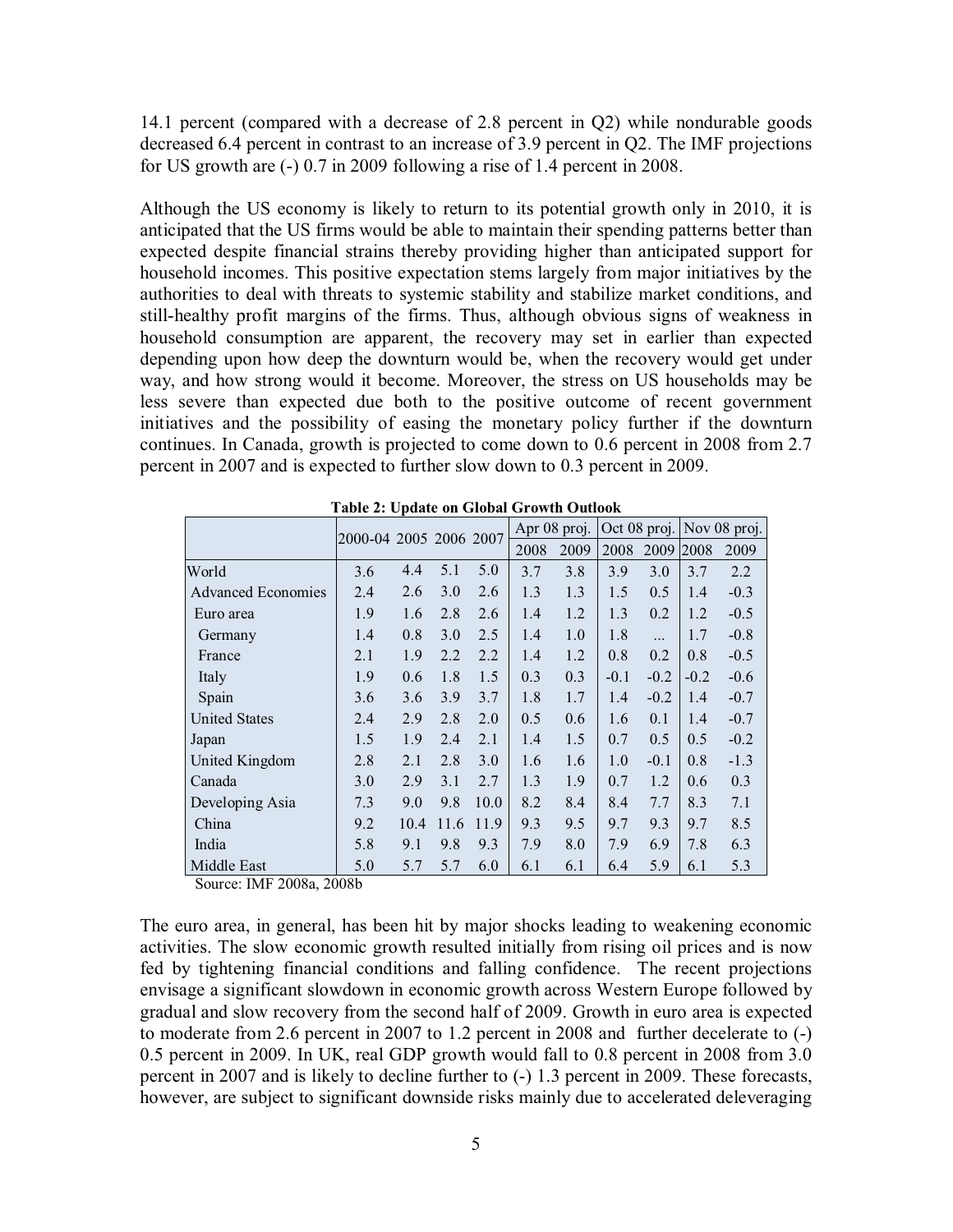in the financial sector, abrupt unwinding of global imbalances, and sharp appreciation of the euro. On the upside, prospects relate to buoyant employment that is still present in these economies which might lead to higher than expected consumption.

#### **Gulf region**

Remaining largely resilient to present international crisis and the downturn in developed countries, the oil exporting countries in the Gulf region are expected to grow at an average rate of 6.4 percent in 2008, same as in 2007, although it might decline slightly to 6.1 percent in 2009.<sup>8</sup> Most of these countries are likely to have higher real GDP growth in 2008 than in 2007 (except United Arab Emirates) although several countries (including Saudi Arabia and United Arab Emirates) are likely face growth slowdown in 2009 (Table  $3)$ .<sup>9</sup>

On the other hand, consumer price inflation (CPI) in oil exporting countries is projected to rise to 15.7 percent in 2008 from 10.0 percent in 2007 and ease to 13.6 percent in 2009. All countries (except Iraq) has been experiencing higher inflation in 2008 especially Saudi Arabia (rising from 4.1 percent in 2007 to 11.5 percent in 2008), Kuwait (9.0 percent in 2008 compared with 5.5 percent in 2007), and United Arab Emirates (12.9 percent in 2008 compared with 11.1 percent in 2007). Inflation is likely to be 10.0 percent in Saudi Arabia, 7.5 percent in Kuwait, and 10.8 percent in United Arab Emirates in 2009.<sup>10</sup>

Despite some adverse impact of global credit crunch on financial markets (especially

GCC stock markets) and concerns about real estate markets (Dubai and Saudi Arabia), the banking sector in the region remains generally sound with strong fundamentals and little exposure to US credit markets.

 $\overline{a}$ 

| Table 3: Real GDP Growth in Selected Gulf Countries |
|-----------------------------------------------------|
| $\left(\ldots \right)$                              |

| (percent)                   |         |      |      |      |       |       |  |  |  |
|-----------------------------|---------|------|------|------|-------|-------|--|--|--|
|                             | Average |      |      | Est. | Proj. | Proj. |  |  |  |
|                             | 2000-04 | 2005 | 2006 | 2007 | 2008  | 2009  |  |  |  |
| Bahrain                     | 5.6     | 7.9  | 6.5  | 6.0  | 6.3   | 6.0   |  |  |  |
| Kuwait                      | 13.4    | 11.4 | 6.3  | 4.6  | 5.9   | 5.8   |  |  |  |
| Libya                       | 3.1     | 10.3 | 6.7  | 6.8  | 7.1   | 8.1   |  |  |  |
| Oman                        | 4.6     | 6.0  | 6.8  | 6.4  | 7.4   | 6.0   |  |  |  |
| Qatar                       | 8.9     | 9.2  | 15.0 | 15.9 | 16.8  | 21.4  |  |  |  |
| Saudi Arabia                | 3.7     | 5.6  | 3.0  | 3.5  | 5.9   | 4.3   |  |  |  |
| <b>United Arab Emirates</b> | 7.7     | 8.2  | 9.4  | 7.4  | 7.0   | 6.0   |  |  |  |
| Oil exporters               | 5.8     | 6.6  | 6.3  | 6.4  | 6.4   | 6.1   |  |  |  |
| Source: IMF 2008c           |         |      |      |      |       |       |  |  |  |

<sup>&</sup>lt;sup>8</sup> The oil exporters consist of 14 countries in the Middle East and Central Asia region including Saudi Arabia, Kuwait, Qatar, and UAE.

 $9$  The November 2008 forecast by IMF puts the growth rate in the Middle East at 6.1 percent in 2008 and 5.3 percent in 2009 compared with 6.0 percent in 2007. See IMF 2008a.

<sup>&</sup>lt;sup>10</sup> The countries in the region have already resorted to a wide range of policy actions in order to contain inflation and minimize its social impacts. Depending on the country context, measures covered tax cuts, consumption subsidies, price controls, trade restrictions, social safety nets, and supply side interventions. Civil service wages have been increased in most countries during 2007-08. Since the exchange rates of most oil exporting countries are pegged to USD, their monetary policy has generally been guided by US policies. Most central banks lowered interest rates following the monetary easing in the US spurring strong private credit demand and forcing several central banks to raise reserve requirements and expand open market operations to mop up liquidity.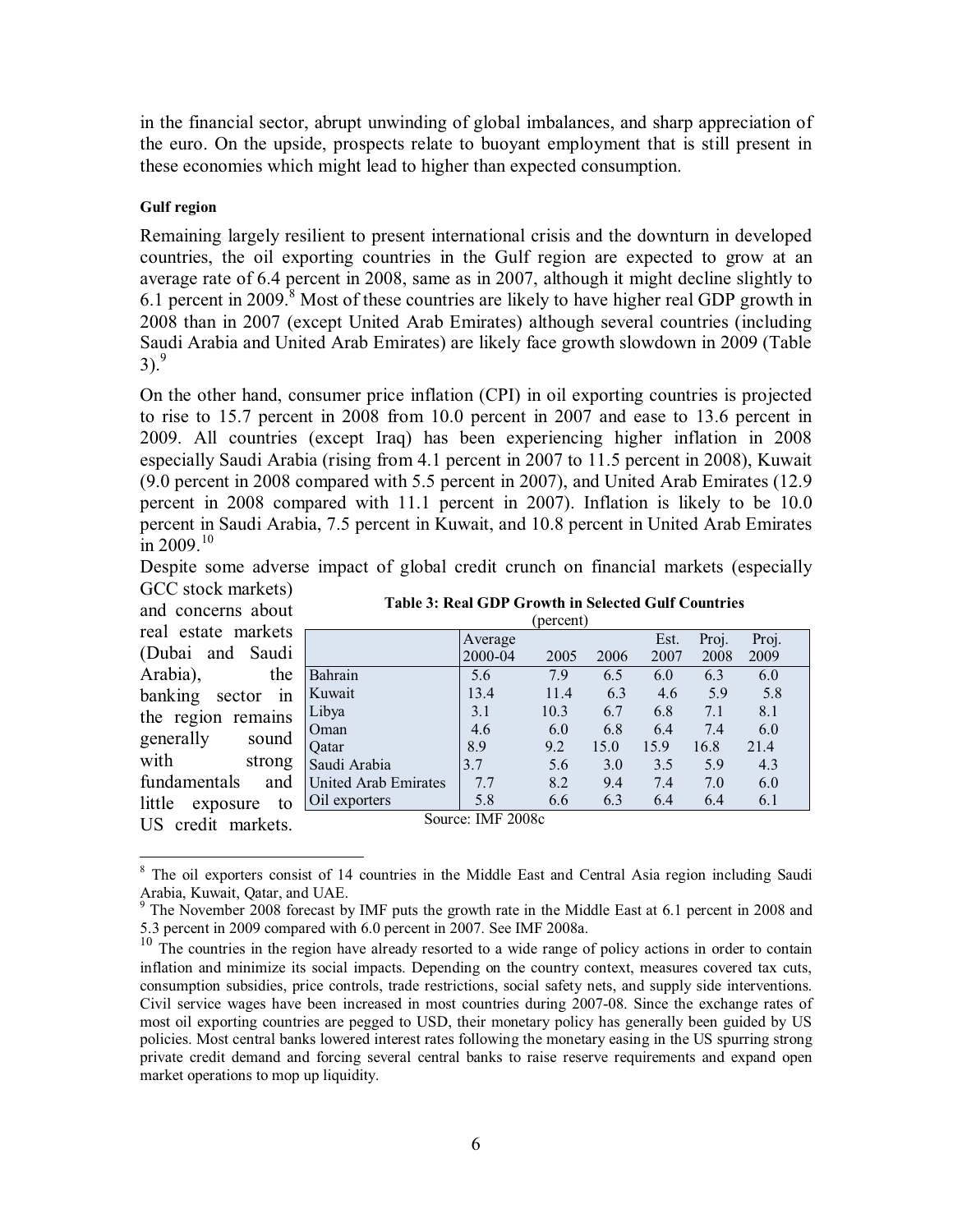Overall, the economic outlook for Middle East oil exporting countries remains favorable with no deceleration in expected growth in 2008. In addition, large investments and strong private consumption are likely to support buoyant growth.

#### **Asia Pacific region**

Among the countries of advanced Asia, rising commodity prices, weakening external demand, and diminishing profit expectations have adversely affected the growth prospects in Japan and recent projections indicate substantial slowdown in economic growth from 1.5 percent in 2007 to 0.5 percent in 2008 and further to (-) 0.2 percent in 2009. The growth prospects in developing Asia have also been adversely affected with a decline in projected economic growth from 10.0 percent in 2007 to 8.3 percent in 2008 and to 7.1 percent in 2009. Economic growth in China is projected to slow down to below 10 percent in 2008 and 2009 (9.7 percent and 8.5 percent respectively), first time since 2002. India's growth is also projected to slow down in 2008 and 2009. Although investment and consumption growth has been somewhat steady, the countries in developing Asia are likely to face more weaknesses in response to slowing demand from advanced countries and growing strains on financial markets mainly due to increasing concerns about the global outlook and declining investor risk appetite.

#### **Weakened global growth prospects**

The recent developments thus indicate that global growth prospects have deteriorated over the past few months leading to downward revision of global growth rate in 2008 and substantial reduction in projected growth in 2009. Moreover, the global growth slowdown is mainly due to significant downturn in economic activities in the advanced economies where output is projected to grow at only 1.4 percent in 2008, more than one percentage point lower than in 2007. The year 2009 is projected to be worse, when output is forecast to contract in advanced countries. Since nearly 87 percent of Bangladesh's exports are destined to markets in advanced countries, such growth slowdown could have important implications on the demand for exports, especially that of RMGs, in these countries. Remittances, on the other hand, is likely to be less affected by adverse growth prospects since less than 30 percent of the remittances originate in advanced countries (mostly USA and Europe) while nearly 63 percent come from the Gulf region where growth prospects are likely to be slightly lower in 2008 and 2009 compared with 2007. Moreover, these forecasts are based on current policies. Ongoing and future global actions to support financial markets and provide further fiscal stimulus and monetary easing can help limit the decline in world growth. The sharp slowdown in global growth has already created visible effect on commodity prices including food, oil, and metals in the global market. The effect on a particular country, however, is complex. Bangladesh, for example, benefits from the drop in oil and food prices but is set to lose from any decline in the prices of exportable commodities especially RMGs and remittance inflows.

#### **Recent Global Developments**

In the backdrop of high inflation driven by a surge in commodity prices, the world economy is entering a major downturn resulting from the deep financial crisis that originated in the mature financial markets. Along with substantial growth slowdown, the global economic situation is highly uncertain and subject to considerable downside risks. A modest recovery is likely to begin in late 2009 but would be gradual when it comes.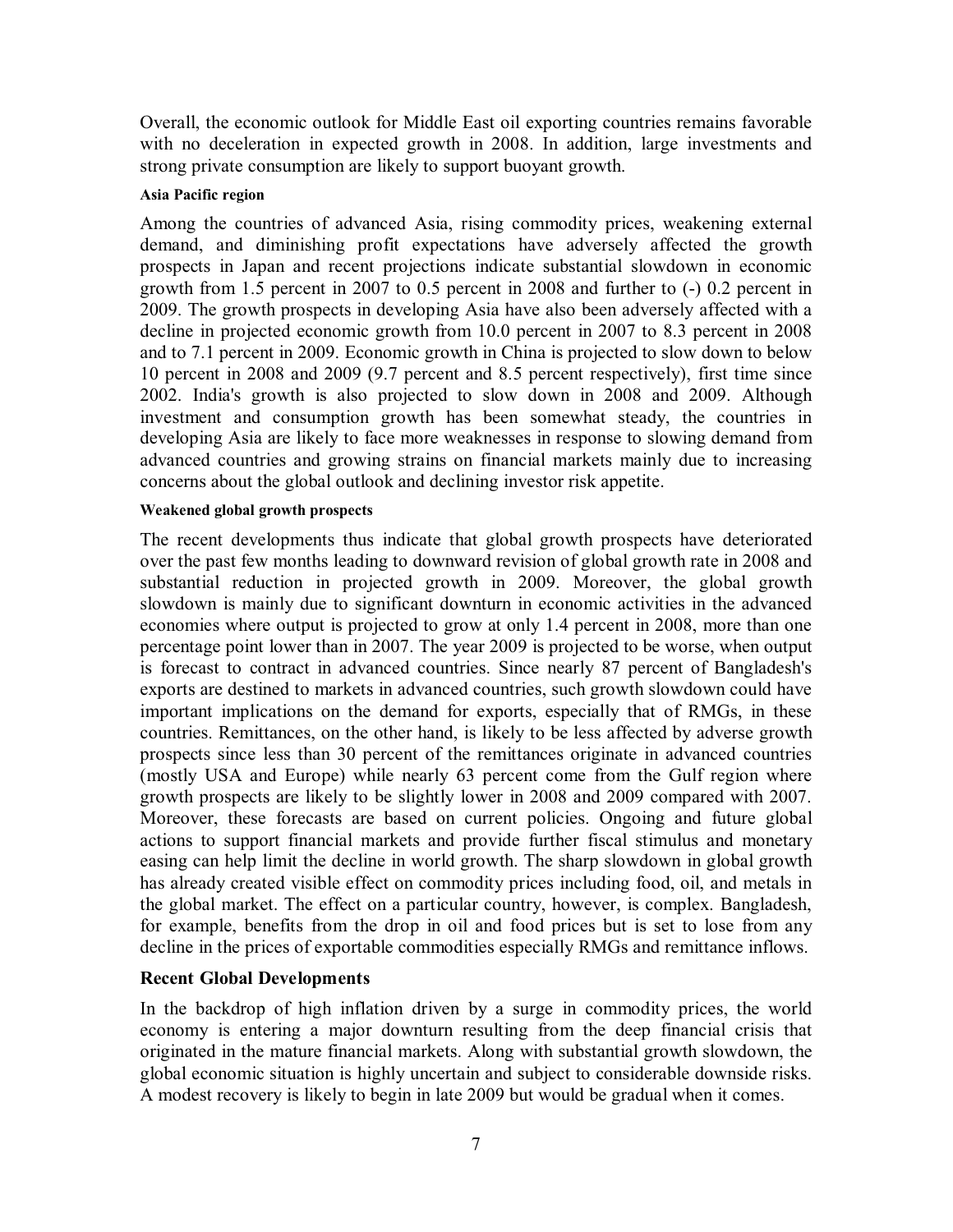At present, the weakening demand is causing inflationary pressures to decline in the world economy. The index of consumer prices in advanced economies is projected to rise by 3.6 percent in 2008 compared with 2.2 percent rise in 2007 but the rate would be 2.0 percent in 2009 (IMF 2008b). In emerging and developing economies, similar projections indicate a higher rise of 9.4 percent in 2008 relative to 6.4 percent in 2007 but a lower rate of 7.8 percent in 2009. The decline in commodity prices is most notable in energy prices, falling by more than 50 percent since the peak in July 2008 despite the decision by the Organization of Petroleum Exporting Countries (OPEC) to cut production.<sup>11</sup> Inflation has moderated in many countries since July 2008, in part reflecting falling, but still elevated, commodity and energy prices (Table 4).<sup>12</sup> However, high inflation risks are still present in many countries emerging mainly from local supply conditions, salary/wage adjustments, and high inflation expectations.

|                           | 2000-04 | 2005   | 2007<br>2006 |           | End period | Oct 08 proj. |      |
|---------------------------|---------|--------|--------------|-----------|------------|--------------|------|
|                           |         |        |              |           | 2007       | 2008         | 2009 |
| <b>Advanced Economies</b> | 1.9     | 2.3    | 2.4          | 2.2       | 3.1        | 3.6          | 2.0  |
| Euro area                 | 2.2     | 2.2    | 2.2          | 2.1       | 3.1        | 3.5          | 1.9  |
| Germany                   | 1.5     | 1.9    | 1.8          | 2.3       | 3.1        | 2.9          | 1.4  |
| France                    | 2.0     | 1.9    | 1.9          | 1.6       | 2.8        | 3.4          | 1.6  |
| Italy                     | 2.5     | 2.2    | 2.2          | 2.0       | 1.8        | 3.4          | 1.9  |
| Spain                     | 3.2     | 3.4    | 3.6          | 2.8       | 4.3        | 4.5          | 2.6  |
| <b>United States</b>      | 2.6     | 3.4    | 3.2          | 2.9       | 4.1        | 4.2          | 1.8  |
| Japan                     | $-0.7$  | $-0.3$ | 0.3          | $\ddotsc$ | 0.7        | 1.6          | 0.9  |
| United Kingdom            | 1.2     | 2.0    | 2.3          | 2.3       | 2.0        | 3.8          | 2.9  |
| Canada                    | 2.4     | 2.2    | 2.0          | 2.1       | 2.4        | 2.5          | 2.1  |
| Developing Asia           | 2.7     | 3.8    | 4.2          | 5.4       | 6.3        | 7.8          | 6.2  |
| China                     | 1.1     | 1.8    | 1.5          | 4.8       | 6.6        | 6.4          | 4.3  |
| India                     | 3.9     | 4.2    | 6.2          | 6.4       | 5.5        | 7.9          | 6.7  |
| Middle East               | 5.3     | 6.2    | 7.0          | 10.6      | 11.4       | 15.8         | 14.4 |

**Table 4: Movement of Consumer Prices Inflation**

Source: IMF 2008b

 $\overline{a}$ 

Nevertheless, several factors are likely to pave the way toward gradual recovery of the world economy starting in 2009:

• Likely stability of commodity prices in the world market, although at 20-year high levels, leading to the start of the unwinding process of adverse terms of trade effects especially in oil importing countries.

 $11$  The IMF, in its World Economic Outlook (WEO) Update published on 6 November 2008, has revised down the petroleum price projection for 2009 to USD 68 a barrel from USD 100 in WEO October 2008.

 $12$  In the US, appreciation of USD against major currencies like euro and pound is also helping to contain inflationary pressure. The Japanese yen is appreciating against USD. In recent times, USD and yen have been heavily borrowed against due to their low interest rates to buy higher yielding currencies. The appreciation of these two currencies have also been fuelled by the expectation that interest rates in Europe will be cut further in response to the emerging economic downturn.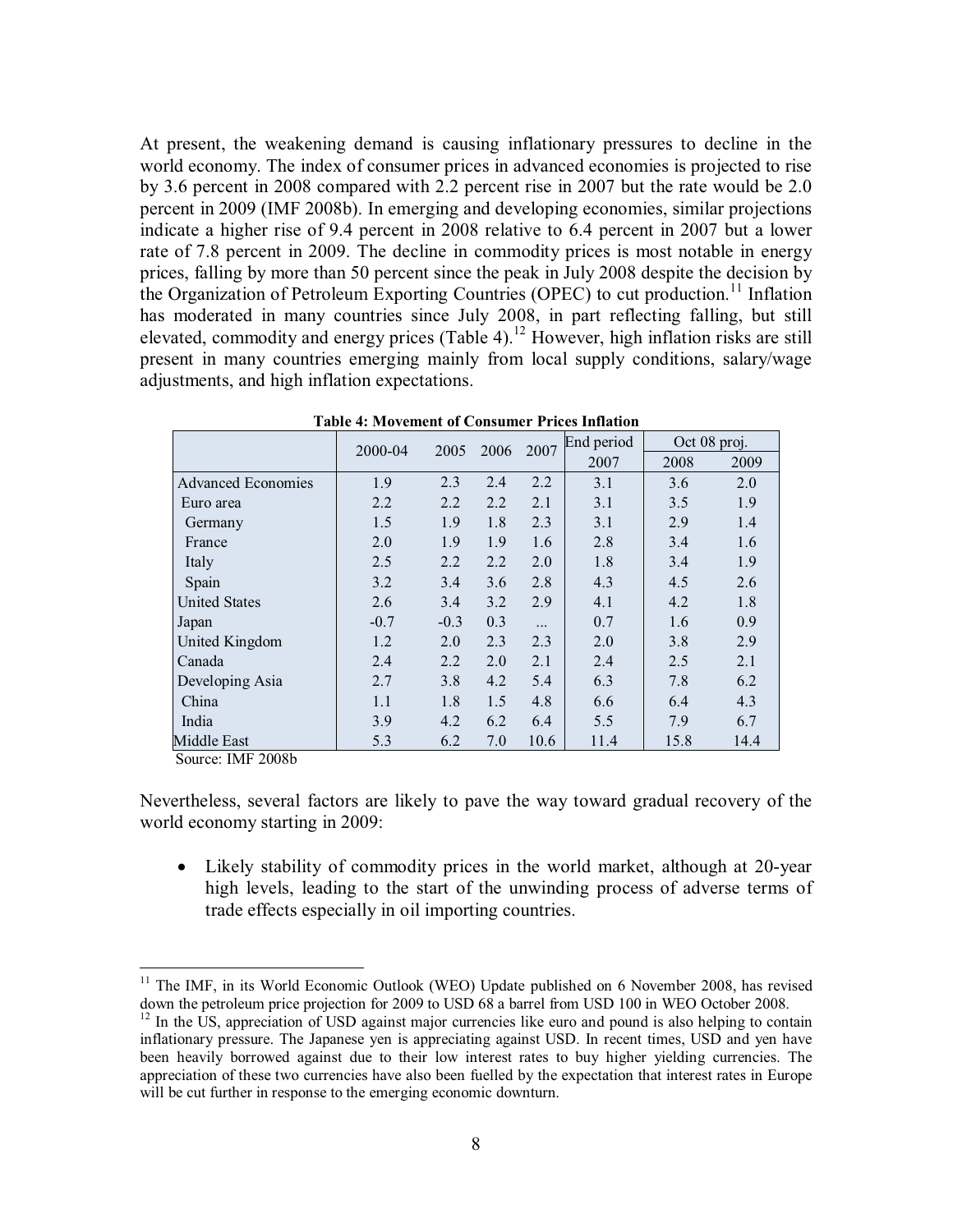- End of the intense drag on US growth by the housing sector present since 2006 leading to the start of the recovery cycle of the financial sector and creating positive effect on global financial system and world economy.
- High resilience and relatively unaffected status of the emerging economies providing the momentum to recovery for the global economy.

#### **Developments in Bangladesh Economy**

Despite adverse effects of recurrent floods and cyclone (Sidr) and negative price developments in the global market, most macroeconomic indicators of the Bangladesh economy remained stable in FY08 (Table 5). Real GDP grew at 6.2 percent and fiscal deficit was robust in terms of South Asian standards. Although the inflation rate was high, the overall outcome of the monetary policy was positive especially in ensuring adequate flow of credit to redress supply shortages in the economy and boost private sector activities. The money market and the foreign exchange market remained mostly stable. Despite a surge in trade deficit resulting mainly from a robust import growth, healthy growth in workers' remittances and higher external aid flows provided a cushion to the external balance and helped to maintain a comfortable international reserves position. The growth prospects in FY09 are reasonably good and analysis at the Policy Analysis Unit (PAU) of Bangladesh Bank shows that Bangladesh would achieve GDP growth in the range of 6.2 percent and 6.5 percent in FY09.

Bangladesh experienced an average inflation of 9.9 percent in FY08 and recent forecast by PAU shows that the inflation rate is likely to remain in the range of 8.5 percent and 9.0 percent in FY09. Although food inflation has eased, nonfood inflation has shown rising tendency in recent months. The present expectation is that food inflation would decline in the coming months, and with a weight of nearly 59 percent of food items in the consumption basket, this would generate significant moderating effect on the overall inflation pressure. At present, increase in costs seems to have fed into nonfood prices and passed along the supply chain driving up nonfood inflation. But so long as prices in the global market stabilize at their new higher levels, their direct impact on inflation should wash out after a year. In other words, by late 2009 these items would not be making much contribution to the rate of consumer price inflation. Nevertheless, inflation rates are likely to remain relatively high during the first half of FY09 due to non-monetary factors such as adjustments resulting from rise in administered fuel prices (although fuel prices have been reduced recently, these remain higher than previous levels), lagged effects of past global price hikes, domestic market adjustments to expected global shocks, and unexpected supply bottlenecks for specific commodities in the backdrop of tight and potentially volatile world market for food and other commodities.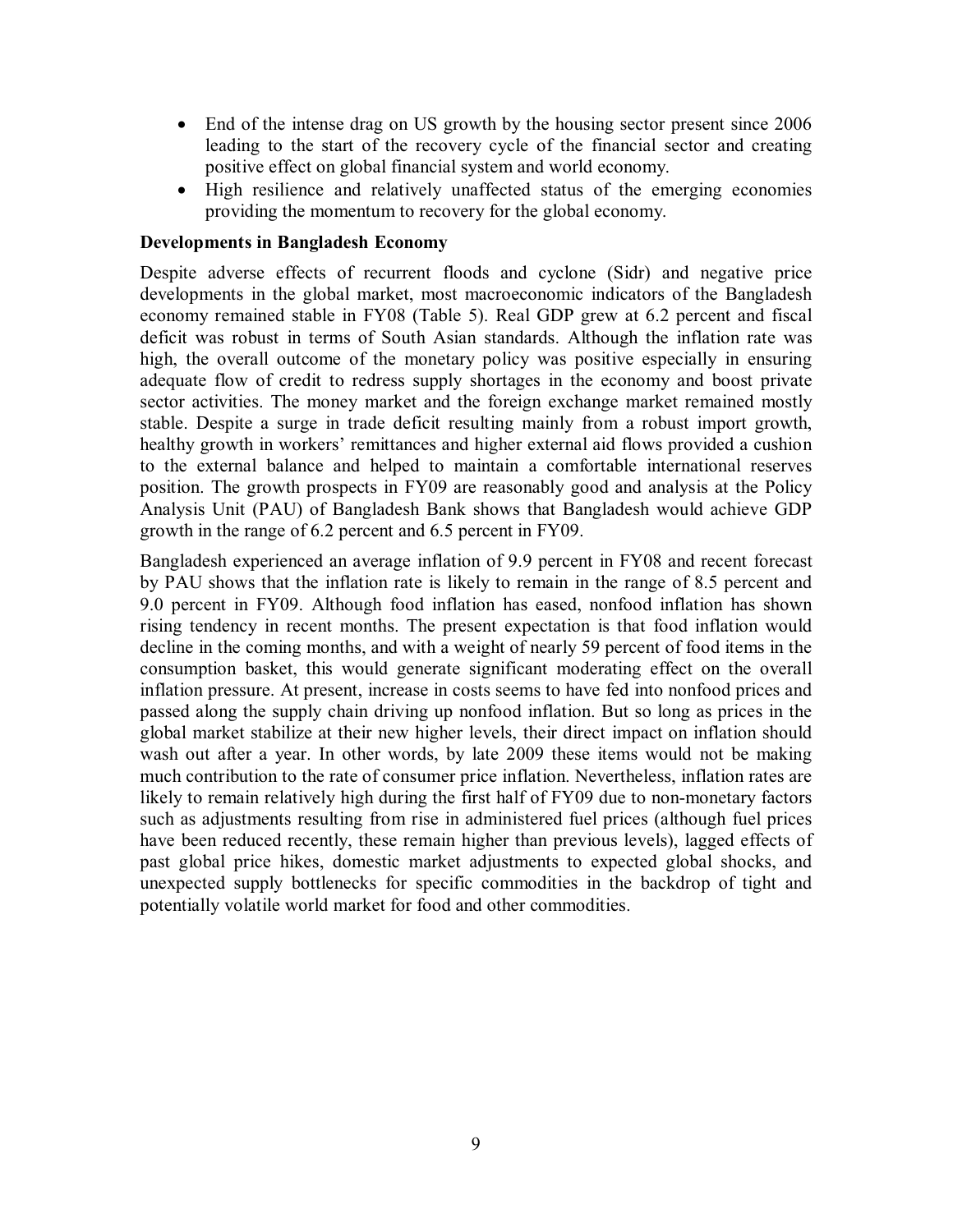Since reasonable price stability is one of the principle objectives of the country's monetary policy, the compulsion would be to bring inflation down further keeping in view the complexities of globally transmitted inflation and the need to conditioning perception of inflation in the range of 5.5 percent and 6.0 percent in the next 2/3 years so

that an inflation rate of around 4.5 percent can emerge as the medium term objective. This is needed to ensure smooth integration of the domestic economy into the global economy and pursue the goal of sustained high growth over the medium term.

In the medium term, the real upside risks to inflation lie in high inflation expectations of financial markets, price setters, and households. Raising interest rates can in time bring inflation down even when expectations of future inflation are high. But the process is painful as it works through increased threat of lowering growth

|                                                                      |                  |      |                  | <b>FY09</b>                                   |
|----------------------------------------------------------------------|------------------|------|------------------|-----------------------------------------------|
|                                                                      | <b>FY06</b>      | FY07 | <b>FY08</b>      | target/proj.                                  |
| Growth (percent)                                                     |                  |      |                  |                                               |
| Real GDP                                                             | 6.6              | 6.4  | 6.2              | $6.2 - 6.5$                                   |
| CPI Inflation (annual average)                                       | 7.2              | 7.2  | 9.9 <sub>°</sub> | $8.5 - 9.0$                                   |
| Broad money (M2)                                                     | 19.3             | 17.1 | 17.6             | 17.5                                          |
| Private sector credit                                                | 18.9             | 15.8 | 24.9             | 18.5                                          |
| Exports                                                              | 21.6             | 15.7 | 15.9             | 15.5                                          |
| Imports                                                              | 12.1             | 16.4 | 26.1             | 21.0                                          |
| Remittances                                                          | 24.8             | 24.5 | 32.4             | 24.0                                          |
| As percent of GDP                                                    |                  |      |                  |                                               |
| Domestic savings                                                     | 20.3             | 20.4 | 20.1             | 20.2                                          |
| Domestic investment                                                  | 24.7             | 24.5 | 24.2             | 24.4                                          |
| Budget deficit (except grants)                                       | 3.9 <sup>°</sup> | 3.6  | 4.9              | 5.0                                           |
| Current account balance                                              | 1.3              | 1.4  | 0.9              | 0.7                                           |
| <b>Exchange Rate</b>                                                 |                  |      |                  |                                               |
| Nominal (BDT/USD)                                                    | 69.7             | 68.8 | 68.5             | 68.5                                          |
| REER (Base $FY01=100$ )                                              | 83.9             | 86.6 | 86.2             |                                               |
| In billion USD                                                       |                  |      |                  |                                               |
| Remittances                                                          | 4.8              | 6.0  | 7.9              | 9.5                                           |
| Gross official reserves<br>8  Dan aladask Dank, Dan aladask Danaarra | 3.5              | 5.1  | 6.1              | 6.0<br>$\mathcal{L}$ Classical and Minimum of |

**Table 5: Trends in Major Macroeconomic Indicators**

 Source: Bangladesh Bank, Bangladesh Bureau of Statistics, and Ministry of Finance

and rising unemployment. Thus the risk of inflation expectations drifting up is a central concern for monetary policy at present. Although the near term expectations of inflation might have risen this year, but this is inevitable given the country's inflation experience in the recent past. What matters now is the expectation of inflation over the medium term. The important concern for policy is to create a gap between people's perceptions of current inflation and their expectations of a year or more ahead so that medium term expectations fall back.

In the external sector, Bangladesh suffered significant loss of income from severe terms of trade shock mainly originating from higher food and petroleum prices. Between January 2003 and May 2008, the loss was 7.7 percent of GDP (food 3.1 percent; energy 2.6 percent) for all commodities compared with 9.5 percent for India, 11.3 percent for Pakistan, and 10.2 percent for Sri Lanka (WB 2008b). This large loss of income, however, was largely met by compensating growth in remittances and Bangladesh enjoyed a surplus in its current account balance.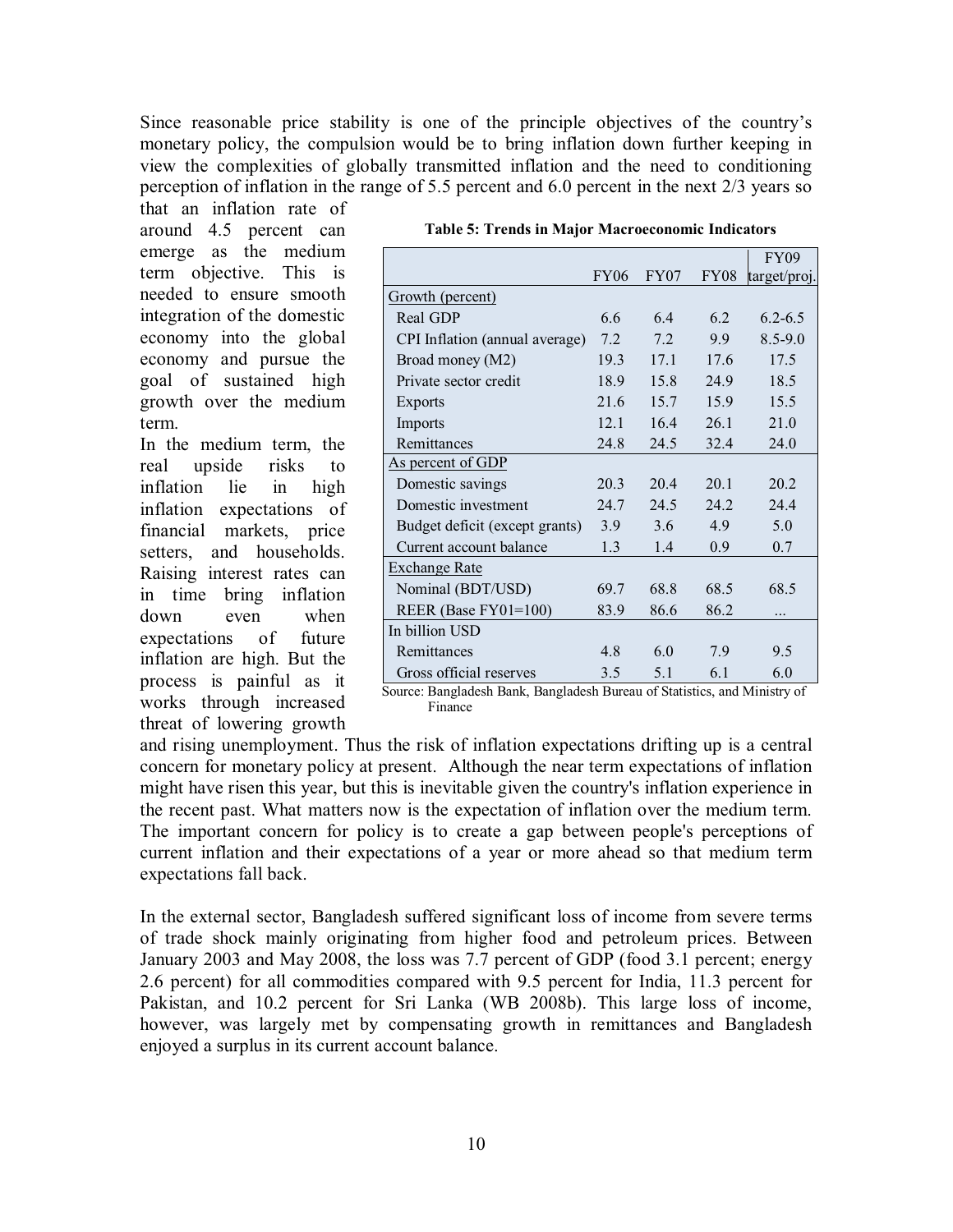

**Figure 2: Developments in Bangladesh Economy**

Obviously, the easing of the adverse external environment emanating from global price developments has been clouded by the present global financial crisis posing downside risks to Bangladesh. The potential channels of transmission of these risks are multiple. The financial risks include the lower foreign capital flows including the inflow of foreign aid. In addition, a number of risks on the real sector emanate from global slowdown in growth covering adverse effect on exports, possible downward pressure on remittances, and slowdown in investments and growth.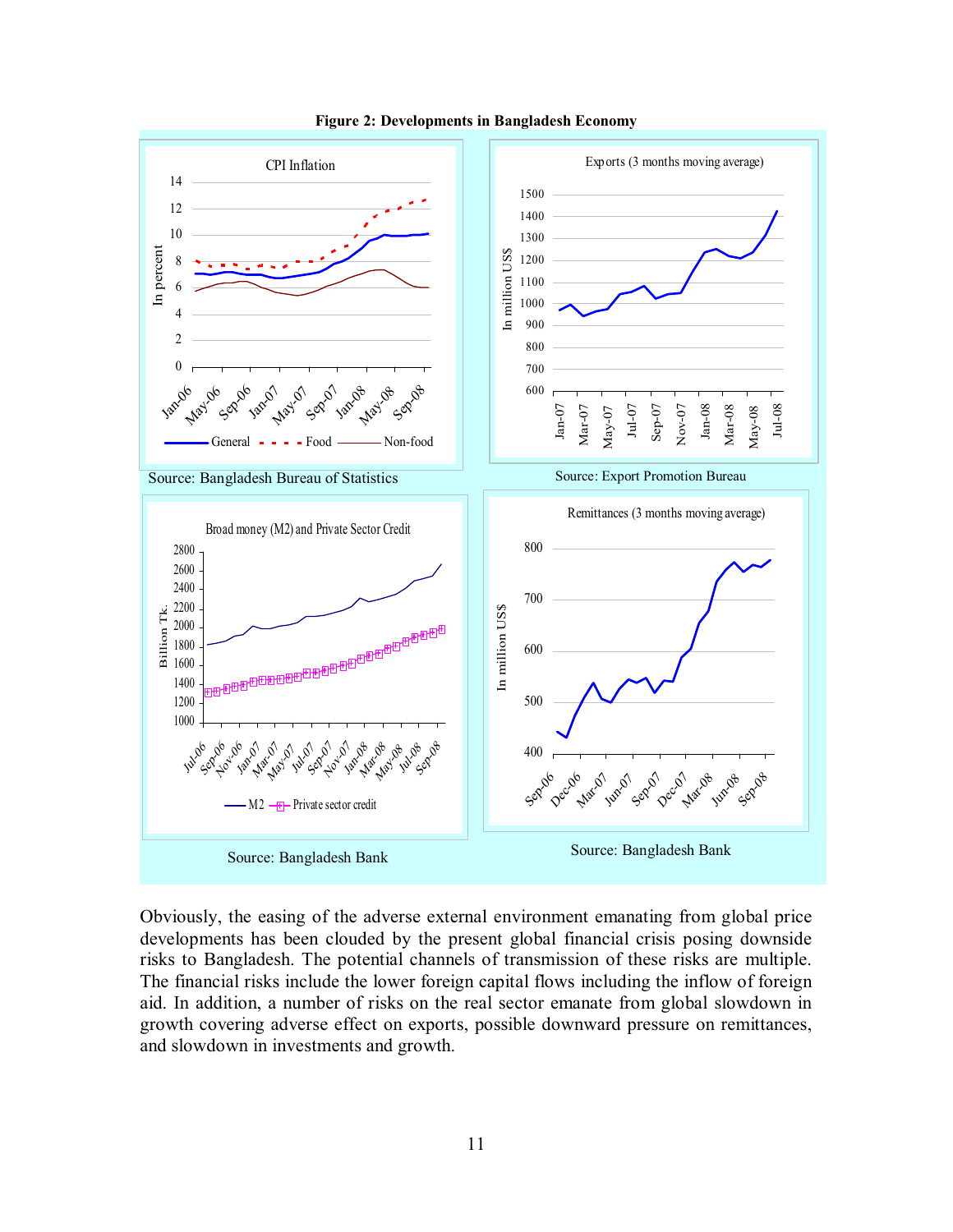# **3. Financial Crisis and Bangladesh Economy: Potential Implications**

Bangladesh's exposure to the contagion effects of the global financial markets has been low. The country's financial sector has achieved reasonable resilience mainly due to the implementation of financial sector reforms since the 1990s. These reforms have led to significant improvement in the regulatory framework along with rapid development of financial sector activities and improved health of the financial system. For managing credit and liquidity risks in the financial market and promoting healthy competition and efficient performance, Bangladesh Bank has been providing prudential guidelines and implementing reforms for ensuring proper financial regulation and supervision.<sup>13</sup> In the backdrop of continuous efforts that are being made toward promoting a robust financial sector, Bangladesh's financial sector remained largely immune to the recent global financial sector turmoil.

Moreover, capital control exists in Bangladesh which insulates the economy to a large extent from the risk of transmission of financial crisis from abroad. So far, the adverse effect on capital flows from portfolio and foreign direct investments has been minimal. Similarly, the exposure of domestic financial institutions to troubled international financial institutions is extremely limited. The increased volatility and losses in the stock market in recent weeks represent short term developments which have resulted mainly from shaken confidence of market participants and are mostly temporary in nature. Bangladesh Bank has been pursuing prudent policies to ensure effective exchange rate management and provide required liquidity to the financial sector.<sup>14</sup> The financial risks are also low due to satisfactory macroeconomic performance, relatively good health of the financial sector, and its limited exposure to foreign capital markets.

Overall, Bangladesh's recent macroeconomic policies have been prudent toward ensuring a robust external sector. At present, the balance of payments is reasonably satisfactory which has been facilitated by rapidly rising remittances and prudent demand management. Over the July-September 2008 period, the nominal effective exchange rate (NEER) depreciated marginally while the real effective exchange rate (REER) index appreciated. The REER based exchange rate shows that Taka remained undervalued by around 10 percent during September 2008 against major trading partners (Table 6). The table shows that although REER based exchange rate rose in September 2008, the nominal effective exchange rate is still higher than REER based exchange rate indicating that Bangladesh enjoys some export competitiveness. In the present situation, proper management of the exchange rate is critical since any undue movement can harm the exporters through raising costs by increasing domestic prices of imported raw materials since the exporters (especially RMG exporters) have limited scope to increase prices in the presence of sharp competition.

 $\overline{a}$ 

<sup>&</sup>lt;sup>13</sup> Bangladesh Bank, for example, has taken steps for fulfilling the Basel II norms of capital adequacy in a time bound manner. For details, see Bangladesh Bank 2008a.

 $14$  For details, see Bangladesh Bank 2008b.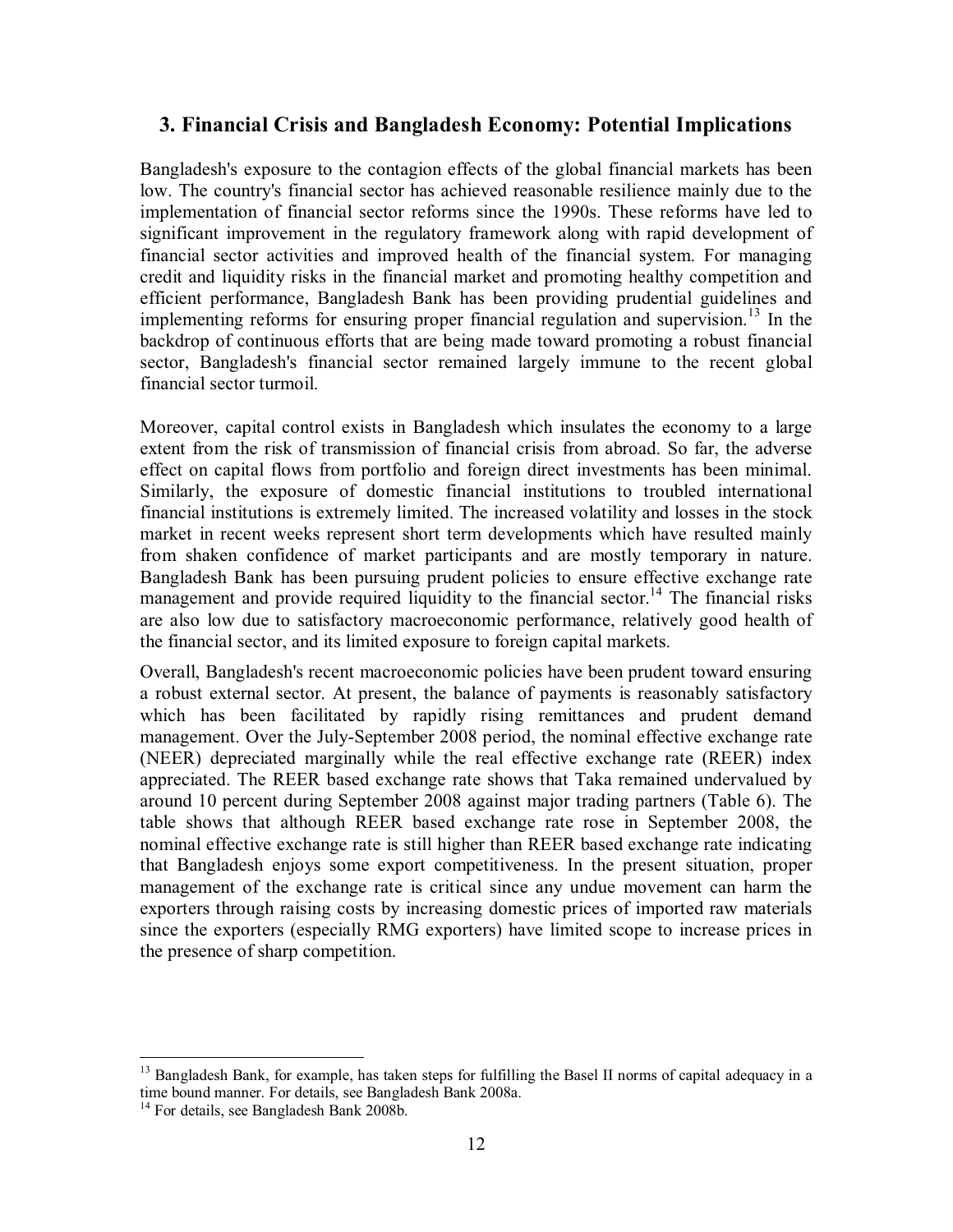|      |          | Nominal<br>exchange rate<br>(Tk/USD) |        | <b>REER</b> |        | <b>REER</b> based ER |        | Competitiveness |          | Percent of<br>under/over<br>valuation |
|------|----------|--------------------------------------|--------|-------------|--------|----------------------|--------|-----------------|----------|---------------------------------------|
|      |          | Period                               | End    | index       | Period | End                  | Period | End             | Period   | End                                   |
| Year | Month    | avg                                  | period |             | avg    | period               | avg    | period          | avg      | period                                |
| 2007 | Mar $07$ | 68.94                                | 68.80  | 85.12       | 58.68  | 58.86                | 10.26  | 9.94            | $-14.88$ | $-14.45$                              |
|      | Jun 07   | 68.94                                | 68.80  | 86.55       | 59.67  | 59.55                | 9.27   | 9.25            | $-13.45$ | $-13.44$                              |
|      | Sep 07   | 68.70                                | 68.71  | 86.86       | 59.67  | 59.68                | 9.03   | 9.03            | $-13.14$ | $-13.14$                              |
|      | Dec 07   | 68.58                                | 68.57  | 85.37       | 58.55  | 58.54                | 10.03  | 10.03           | $-14.63$ | $-14.63$                              |
| 2008 | Mar 08   | 68.56                                | 68.58  | 82.72       | 56.71  | 56.73                | 11.85  | 11.85           | $-17.28$ | $-17.28$                              |
|      | June 08  | 68.52                                | 68.53  | 86.22       | 59.08  | 59.09                | 9.44   | 9.44            | $-13.78$ | $-13.77$                              |
|      | Sep 08   | 68.52                                | 68.52  | 89.96       | 61.64  | 61.64                | 6.88   | 6.88            | $-10.04$ | $-10.04$                              |

**Table 6: Recent Movements in Bangladesh's Nominal and Real Exchange Rates**

Source: Policy Analysis Unit and Monetary Policy Department, Bangladesh Bank.

During FY08, food prices made a bigger impact on inflation than fuel prices. As prices of most food items have declined in the international commodity market in recent months, some pass through impacts are observed in the domestic economy. However, high inflationary pressure still exists reflecting, in addition to supply side factors, the rise in inflation expectations and lagged effects of high prices of essential imports in the international market. The average rate of inflation stood at 10.1 percent in September 2008 compared with 9.9 percent in June 2008. Inflationary pressures, however, are coming down and inflation is likely to lower from its current level in the coming months. The fiscal deficit remains manageable. In July-August 2008, total deficit financing amounting to Tk. 16.4 billion was accommodated through Tk. 0.7 billion from domestic sources including bank financing of (-) Tk. 5.9 billion and non-bank financing of Tk. 6.6 billion and Tk.15.7 billion from foreign sources.

The financial sector has maintained a good health due to past reforms and is highly insulated from foreign markets. The non performing loans are declining, the capital base is relatively comfortable, and Bangladesh Bank continues to pursue pro-active monetary and exchange rate management. External debts are low and reserves are comfortable. In addition, a reasonably high domestic savings rate (around 20 percent of GDP) provides added cushion. However, the main downside risk on the financial sector is a reduction in foreign capital flows, including for the government. Overall, under the existing circumstances, the current global financial crisis is not likely to have any significant effect on the country's financial sector. In summary, the strengths and weaknesses of the financial transmission channel in relation to the global crisis are:

• Bangladesh's foreign exchange reserves (held by Bangladesh Bank and the commercial banks) have remained well managed; kept mostly in cash, US Treasury securities, accounts with central banks, and in sovereign bonds.<sup>15</sup> Thus with very limited exposure to the securities markets and commercial banks,

<sup>-</sup><sup>15</sup> On 13 November 2008, BB's foreign exchange reserve holding was about USD 5.1 billion. The commercial banks together had about USD 400 million in various US banks in September 2008 and the amount runs some risk if these banks are downgraded. With no holding of any corporate bond, the country's financial sector has very little exposure to the global market.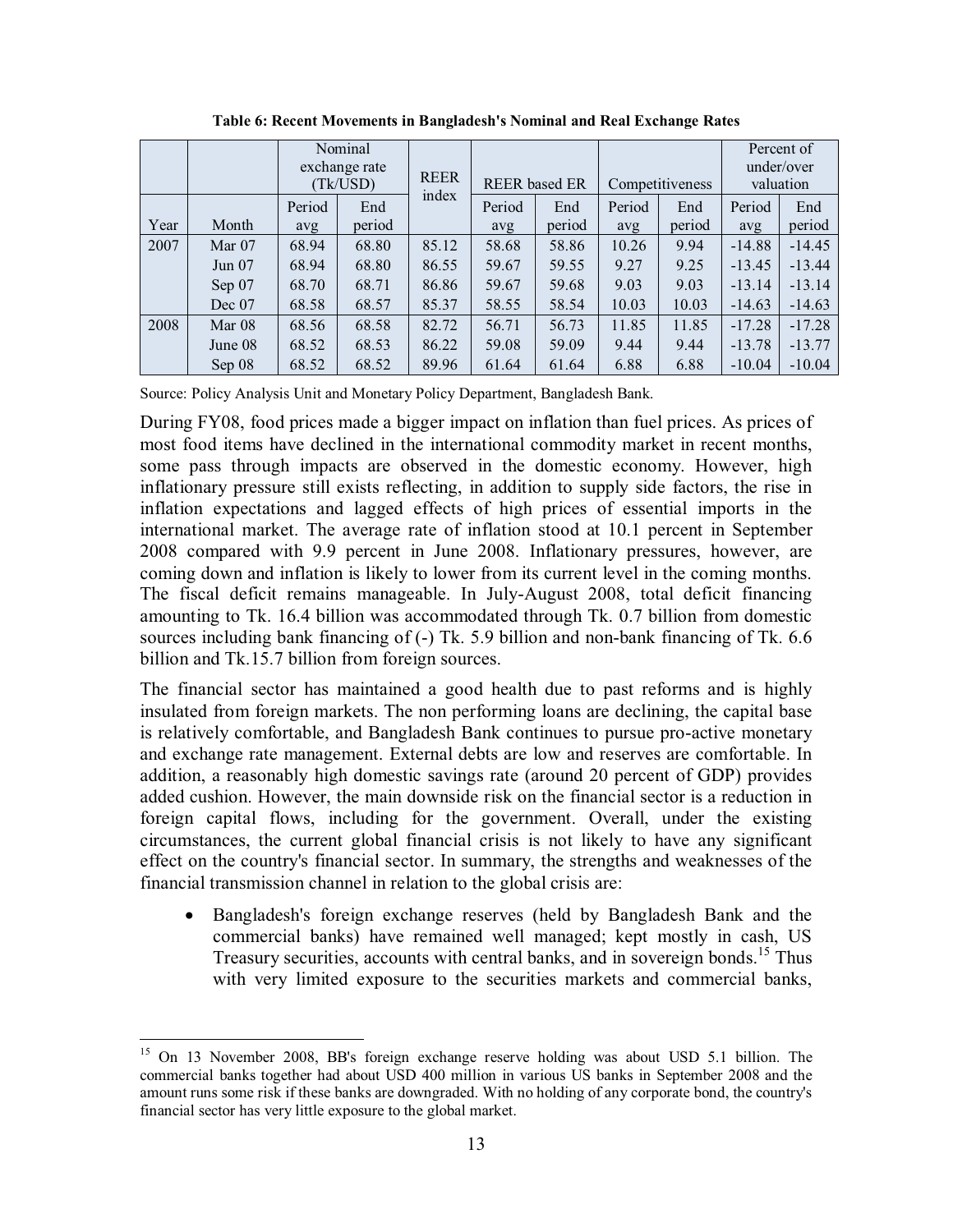foreign reserve holdings are insulated from the turmoil in the financial markets in the US and EU countries.

- Bangladesh's capital account remains nonconvertible with few private transactions permitted such as foreign direct investment (FDI) and portfolio investment. The net inflow of FDI has remained relatively stable in recent times whereas private debt transactions are limited and strictly monitored by Bangladesh Bank. Capital flows take place mostly in terms of concessional lending and FDI constituting around 2 percent and less than 1 percent of GDP respectively. Capital flows in the form of portfolio investment is minimal. Thus the financial sector is largely insulated from the risk of transmission of financial crisis from abroad.
- Bangladesh has a positive current account balance that reduces the risks emanating from short run fluctuations in the exchange rate and foreign reserve situation.
- The country's financial sector has reasonable resilience and is relatively immune to the current global crisis. The financial institutions are not exposed to complex financial derivatives and synthetic securitization instruments. As such contagion effects of the global financial markets are non-existent. There is no sign of any crisis of confidence or liquidity problem. Prudential regulations and strong monitoring by Bangladesh Bank has ensured a relatively good health of the banking sector including lending-deposit ratio within acceptable limits.
- Bangladesh's banking system is well placed to weather the short term effects of the global financial crisis as it has a generally sound health underpinned by prudent regulation and sound management. The banking system is mostly separated from international financial markets, and does not have sophisticated financial products.
- In view of the grave market uncertainty especially in the advanced economies, one potential threat for the banking sector is the likely incidence of payment default by foreign buyers against export orders, especially of RMGs, in the event of their going bankrupt. Similarly, some foreign buyers may enhance the volume of their orders and face difficulty in settling deferred payments in the event of their becoming bankrupt.

## **Major Transmission Channels**

Although the financial sector is expected to remain largely immune to the global financial crisis, Bangladesh's exposure to real economy effects of the financial crisis is likely to be greater through exports, remittances, and foreign capital inflow channels. The major source of the potential adverse impact is the projected slowdown in growth in advanced economies resulting in a fall in consumer expenditures which comprise around two-thirds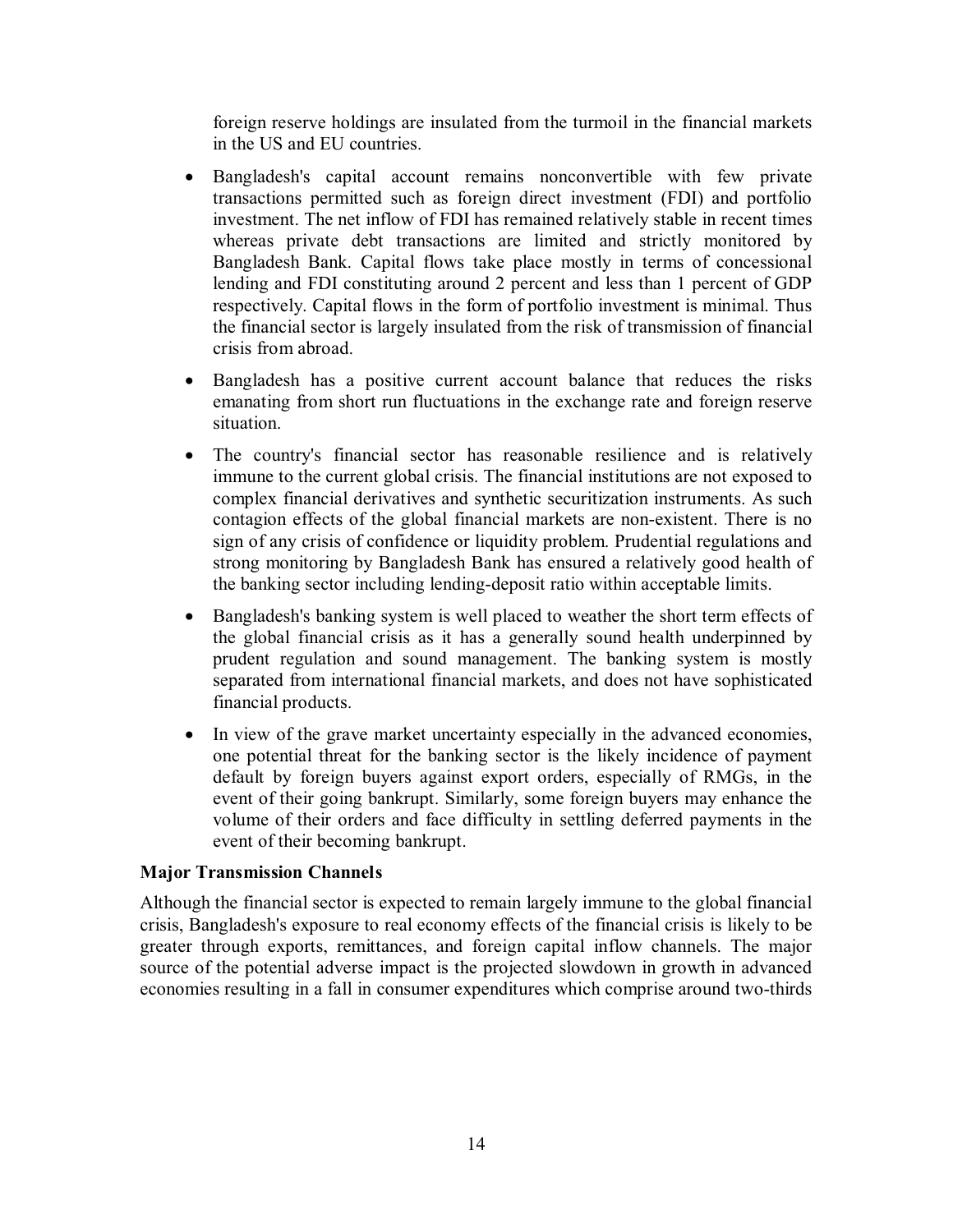of total incomes in these countries. Recent trends in exports, imports, remittances, and net inflow of foreign aid are given in Table  $7<sup>16</sup>$ 

#### **Exports and imports**

For Bangladesh, the composition of exports makes export sector the most vital transmission channel of the effects of recent global financial developments. Two features

contribute significantly toward increasing the export sector vulnerability: first, high dominance of RMGs in total export earnings; and second, almost entire reliance of Bangladesh's RMG exports on US and EU markets. With growth slowing down in the country's major export markets (especially in USA and EU) and in view of the pessimistic projection that growth in these as well as in most other advanced economies is likely to become negative in 2009, export prospects could be lower for Bangladesh.

The data on exports are available only for the first two months (July-August) of FY09 which show that total exports as well as RMG exports have maintained robust growth over the same period of the last fiscal year.

 $\overline{a}$ 

|                             | <b>Channels</b>   |         |               |
|-----------------------------|-------------------|---------|---------------|
|                             |                   |         | Million USD   |
|                             | Jul-Sep           | Jul-Sep | $\frac{0}{0}$ |
|                             | 2008 <sup>F</sup> | 2007    | change        |
| Total exports <sup>1</sup>  | 2,903.8           | 2,032.8 | 42.9          |
| <b>RMG</b> exports          |                   |         |               |
| Knitwear                    | 1,210.1           | 791.8   | 52.8          |
| Woven                       | 1,033.2           | 762.2   | 35.6          |
|                             |                   |         |               |
| Import LC settlement        | 5,931.4           | 4,491.2 | 32.1          |
| Consumer goods              | 393.4             | 557.3   | $-29.4$       |
| Intermediate goods          | 489.2             | 346.5   | 41.2          |
| Industrial raw materials    | 2,474.9           | 1,763.3 | 40.4          |
| Capital machinery           | 423.7             | 366.9   | 15.5          |
|                             |                   |         |               |
| Remittances <sup>2</sup>    | 2,985.3           | 2,187.8 | 36.5          |
| Net Aid Inflow <sup>1</sup> | 229.0             | 28.3    | 709.          |

**Table 7: Changes in Global Crisis Transmission** 

Note: 1. Data refer to July-August only. 2. Data cover July-October period. P: provisional

Source: Bangladesh Bank and Export Promotion Bureau.

This, however, does not reflect the fuller impact of the financial crisis in these markets which are yet to be transmitted. For Bangladesh, a number of factors are important in determining the net impact on its exports. First, given the overwhelming dominance of RMGs in the export basket, the impact on RMGs would determine the impact on Bangladesh's exports. In view of the low share of other export items like leather products, frozen shrimps and fish, and tea in the world market, it is unlikely that these products would face a much adverse situation due to the current financial crisis. Second, since Bangladesh's RMG exports mainly cater to the low-price segment of the apparel market where income elasticity is lower than that in the high-price segment, the current slowdown may create less impact on the country's RMG exports. With incomes falling, even some diversion of demand from high-end garment segment to low-end segment may take place counterbalancing the otherwise negative impact.<sup>17</sup> Third, considering the

<sup>&</sup>lt;sup>16</sup> The change in many of the indicators, however, needs to be interpreted with caution since their values in July-September 2007 were not normal due to economic disruptions resulting from successive floods during the time.

<sup>&</sup>lt;sup>17</sup> Some RMG exporters are optimistic regarding riding out the current storm with such possibilities. However, if consumer spending drops significantly, it is more likely to undermine Bangladesh's RMG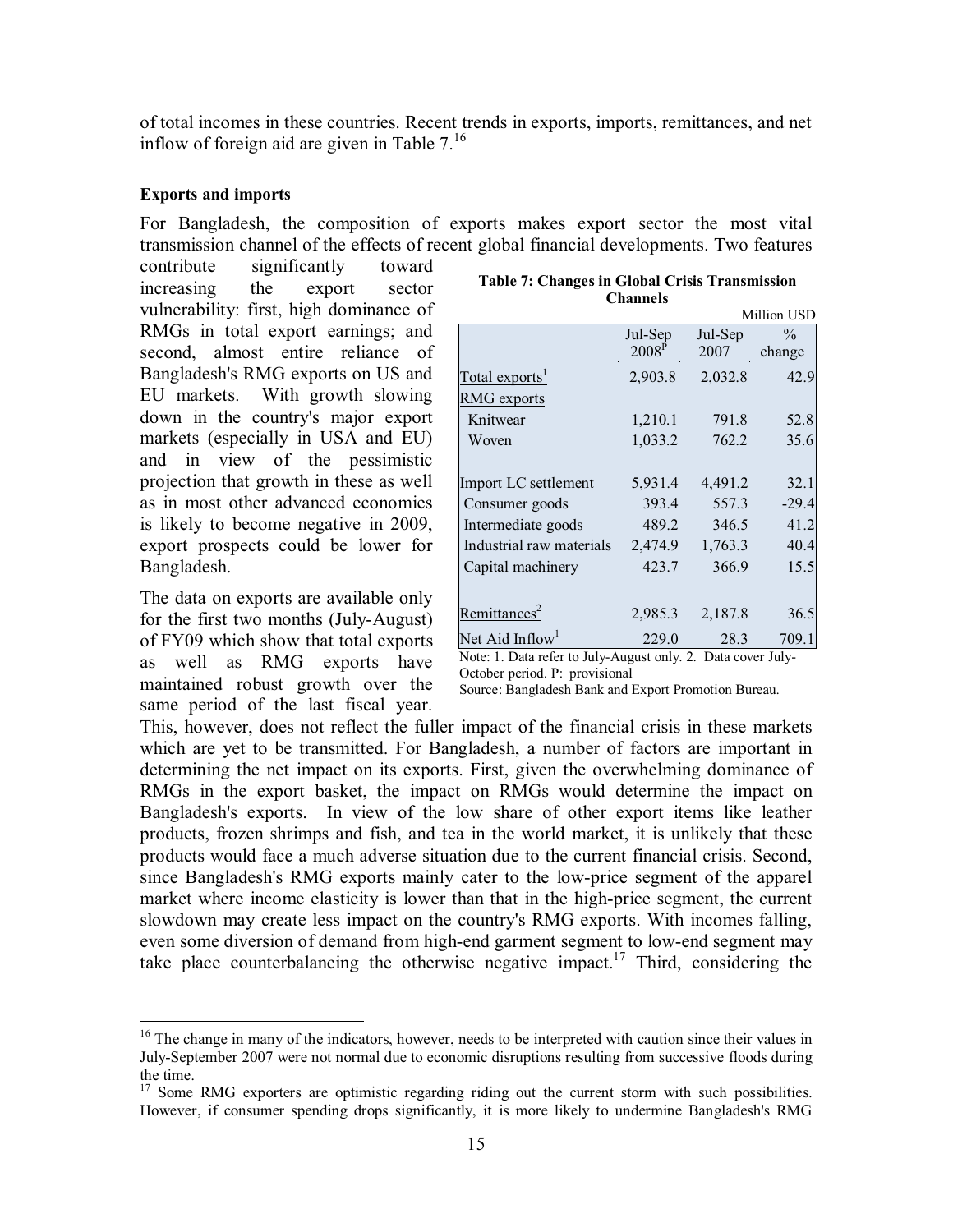current growth forecasts, the critical period is the second half of FY09 when recession in advanced economies would probably reach lowest levels. Fourth, in the export sector, new dimensions are likely to creep into price negotiations especially if the major purchasers of RMG products move to take advantage of the market situation.<sup>18</sup> Fifth, in view of the country specific changes due to the crisis and other developments, it is likely that RMG importers in advanced economies (especially in USA and EU) may introduce adjustments in sources of procuring apparel products which may compensate Bangladesh's negative effects on RMG exports by enabling it to capture greater market shares in these countries.<sup>19</sup> Thus, opposing forces are likely to work in RMGs export sector and the net impact would determine the final outcome.

In the case of imports, the prospects are likely to favor Bangladesh through lowering the growth of import bill. In the international market, prices of commodities for which Bangladesh is a net importer (especially food, oil, fertilizer, and other essential products) have experienced significant decline in recent months.<sup>20</sup> The settlement of LCs for consumer goods declined by more than 29 percent during July-September 2008. The opening of new LCs for consumer goods during the period declined more sharply showing improved domestic supply conditions (especially of rice) and benefits of global price declines. $2<sup>1</sup>$ 

#### **Remittances**

The overall remittance inflow is unlikely to be much affected since the bulk (63 percent) of the remittances originates in the Gulf region where growth prospects, as noted earlier, are mostly unchanged in 2008 and projected to lower marginally in 2009. Remittances from advanced economies (especially from USA, UK, and Germany which together account for 29 percent of the total) could be adversely affected if the recession prolongs and job cuts persist. It is difficult, however, to predict the net impact since the low-skilled jobs in which Bangladeshi migrant labor is mostly concentrated are likely to be less affected from the growth slowdown. Moreover, the resilience shown by remittance inflows to Bangladesh to past changes in economic growth in major remittance sending countries gives some hope of optimism. Over the first four months (July-October) of FY09, remittances grew by 37 percent over the same period of the previous fiscal year

exports. The BGMEA and BKMEA, relevant manufacturer and exporter associations, have reported slowdown in export orders below trends in recent months mainly due to sluggish retail sales in the US.

<sup>&</sup>lt;sup>18</sup> There are reports that top buyers of Bangladesh's RMG exports are renegotiating prices, asking for rebates on existing orders, and delaying orders to take advantage of RMG market developments.

<sup>&</sup>lt;sup>19</sup> There are reports that many US and EU importers, who earlier sourced apparels mostly from China, Indonesia, and Sri Lanka, are diverting parts of their orders to Bangladeshi suppliers due to many reasons. If Bangladesh can successfully allure more orders, the potential reduction in orders from traditional buyers can be more than compensated by new orders.

<sup>&</sup>lt;sup>20</sup> The price of rice was 36 percent lower in October 2008 than its peak in April 2008, that of crude oil 40 percent lower in October relative to its peak in July, and the price of urea was 48 percent lower in October than its peak in August.

<sup>&</sup>lt;sup>21</sup> However, one concern which has baffled the importers of essential products is the anticipated loss on their stocks imported at higher prices earlier. For the financial sector, this could lead to rise in default on borrowings against those imports and the banks should monitor the situation carefully and take appropriate actions.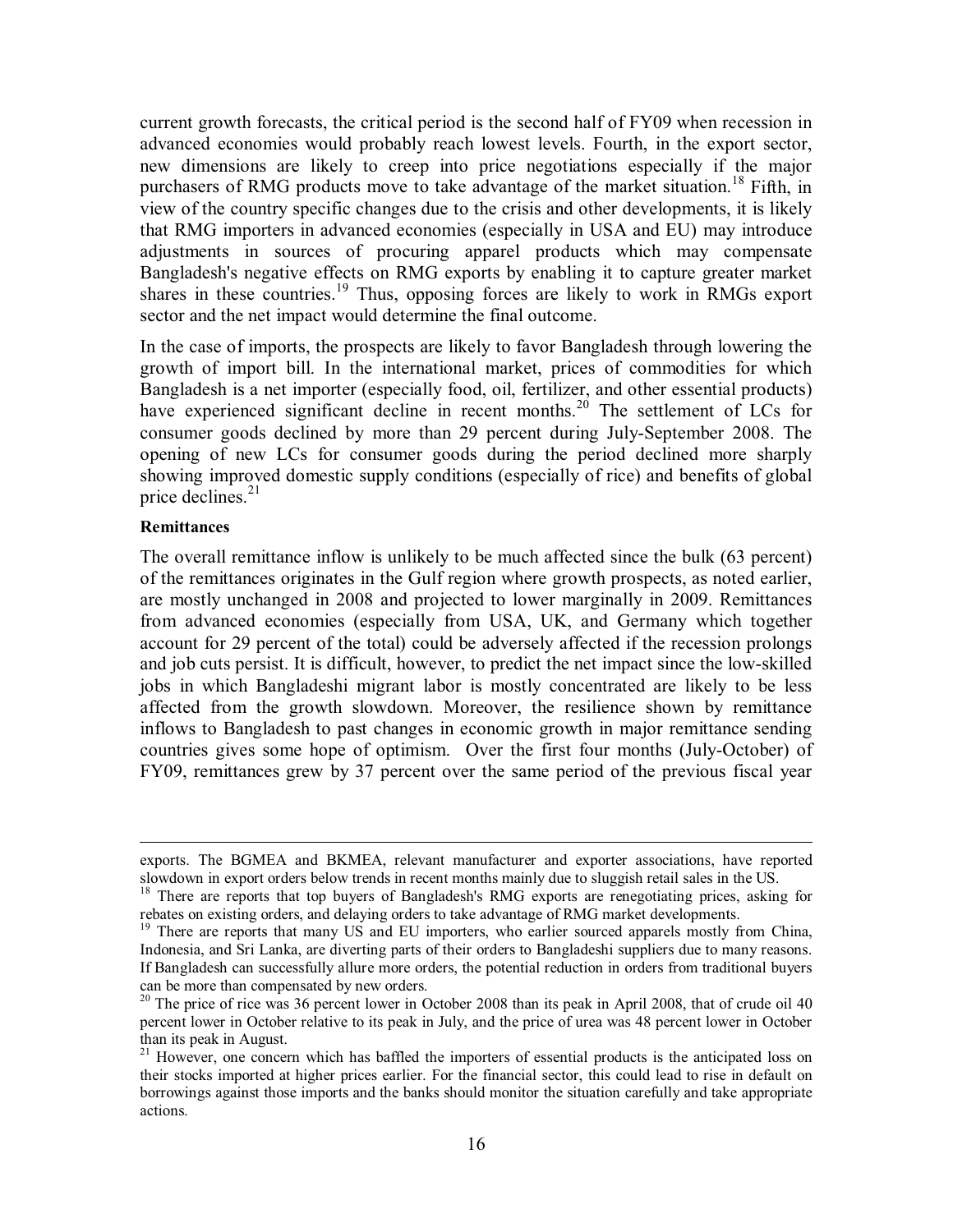showing strong growth.<sup>22</sup> Information by country/region during July-September 2008 shows that remittances grew from all regions/countries except Germany and UK (Table 8).

#### **Aid inflows and foreign direct investments**

The aid budget in advanced economies (especially in USA and European countries) is under pressure due to their reduced ability to sustain recent levels of foreign aid resulting from debt overhang and weak fiscal positions created by the financial crisis and slow growth. As a result, the aid budgets of these countries are coming under increased pressure which would particularly affect the flow of bilateral aid to recipient countries. Over the first two months (July-August) of FY09, net aid inflow to Bangladesh has increased by more than seven-fold to USD 229 million over the same period of the previous fiscal year. Moreover, Bangladesh's aid mostly comes from multilateral sources

|                     | <b>Million USD</b>    |         |            |
|---------------------|-----------------------|---------|------------|
| Country/region      | Jul-Oct 08 Jul-Oct 07 |         | $%$ change |
| Total               | 2,985.3               | 2,187.8 | 36.5       |
| <b>Gulf Region</b>  | 1,952.4               | 1,371.3 | 42.4       |
| Saudi Arabia        | 894.3                 | 611.2   | 46.3       |
| <b>UAE</b>          | 465.2                 | 301.1   | 54.5       |
| Kuwait              | 329.7                 | 253.6   | 30.0       |
| Qatar               | 111.0                 | 88.3    | 25.6       |
| Oman                | 89.4                  | 78.7    | 13.6       |
| Bahrain             | 61.8                  | 37.1    | 66.5       |
| <b>Europe</b>       |                       |         |            |
| U.K.                | 268.9                 | 290.8   | $-7.5$     |
| Germany             | 6.7                   | 7.8     | $-13.9$    |
| Asia Pacific Region |                       |         |            |
| Singapore           | 44.4                  | 30.8    | 44.2       |
| Malaysia            | 53.8                  | 5.9     | 813.9      |
| Japan               | 5.3                   | 4.0     | 31.4       |
| Rest of the World   |                       |         |            |
| USA.                | 517.9                 | 360.7   | 43.6       |

**Table 8: Remittance by Region/Countries**

Source: Bangladesh Bank

(nearly 80 percent of the total) while the share of bilateral aid is 20 percent. Nevertheless, Bangladesh's prospects of expected large increases in aid in FY09 may be weakened.

Tighter global credit markets have raised the cost of capital in the international market and are likely to reduce foreign direct investment (FDI) in developing countries. Bangladesh, however, has little FDIs. As commodity prices fall in the world market, FDIs in commodity-based projects for which prices have fallen may appear less profitable making foreign private investments in these projects less attractive. On the other hand, since most FDIs in Bangladesh are longer term in nature, the current financial crisis is unlikely to have an immediate impact. The full impact would only be clear when investors begin to assess longer term investment decisions depending on global growth prospects and price developments.

## **Potential Implications**

The Bangladesh economy has so far sustained its regained momentum after the natural disasters last year and current indications are that the economy is on track in terms of major macroeconomic fundamentals. This review shows that the unfolding financial crisis ravaging the global economy has several downside risks for the Bangladesh

 $\overline{a}$  $2<sup>22</sup>$  Information by month, however, shows decline in growth rates. Over the same month of the previous year, the growth rate was 45 percent in July, 53 percent in August, 35 percent in September, and 17 percent in October this year.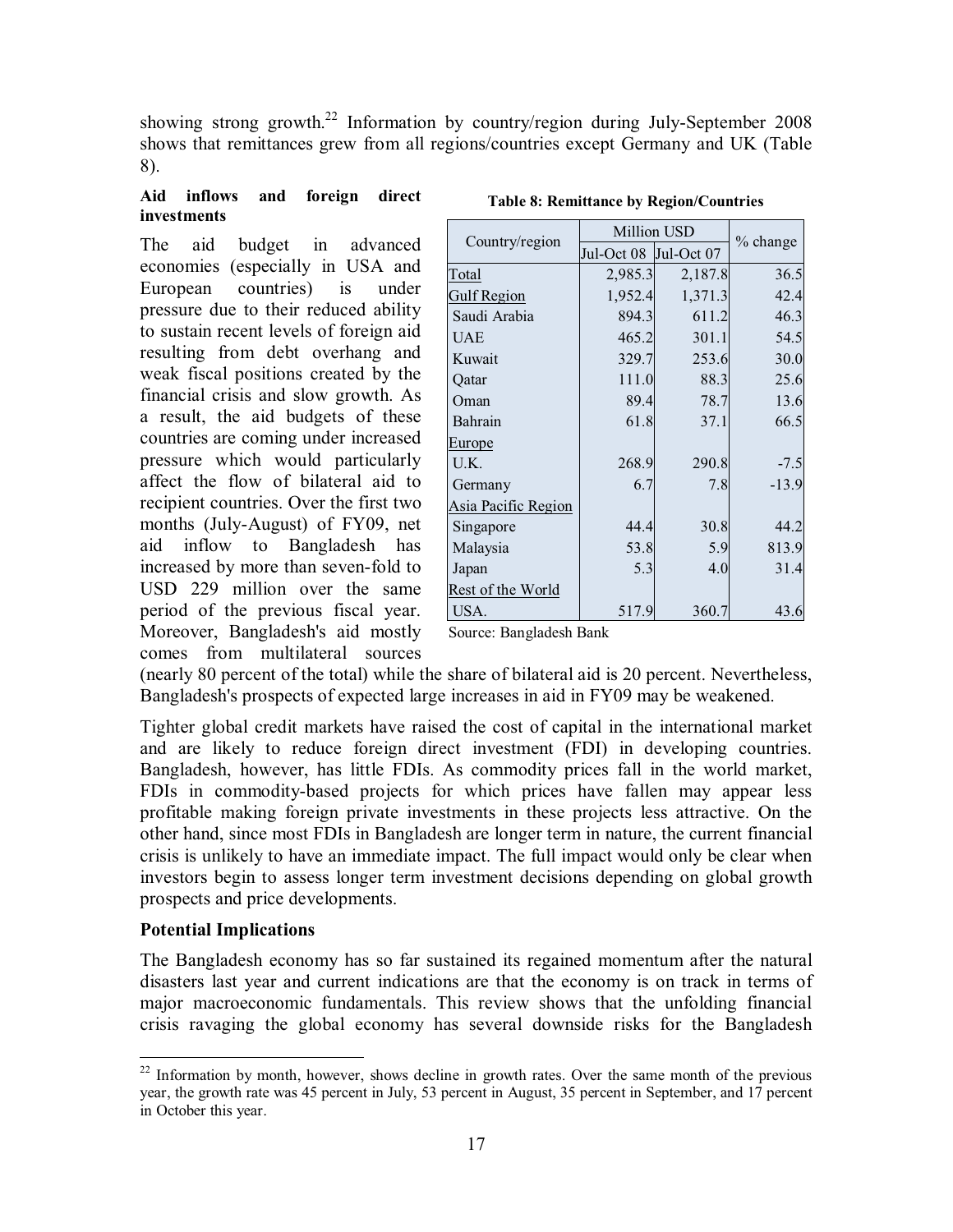economy. However, significant uncertainty still surrounds the nature, scope, severity, and duration of the crisis so that it is extremely difficult to derive quantitative assessment of the impact of the crisis on the Bangladesh economy. Nevertheless, the analysis brings out following major areas of concern in which timely action is required to minimize possible negative impacts.

- Bangladesh's export sector (especially RMG export) is most vulnerable to the fallout effects of the financial crisis. Despite positive growth in 2008, economic growth in two of the country's major export destinations (USA and EU) is bleak in 2009. This might affect both Bangladesh's export volume and export prices (although, as mentioned above, opposing forces are more likely to work with the net impact on export earnings depending on success in addressing the underlying factors), but the impact on export prices is likely to be dominant in view of the country's concentration of exports into low-priced products in the RMG sector. Since the RMG sector accounts for about 40 percent of the country's manufacturing output and provides support to a variety of ancillary industries and services, analysis at PAU shows that, in the event of deeper slowdown in this dominant export industry, GDP growth would reduce to the lower bound (6.2 percent) of PAU projection for FY09.
- In the event of prolonged recession in the advanced economies, remittance growth from these countries may face temporary setback. The short run impact on remittances is not likely to be significant especially due to the nature of employment of most expatriate Bangladeshis and the dominant utilization pattern of remittances in the domestic economy.
- External balances are likely to remain reasonably satisfactory even under the pessimistic scenario of strong adverse impact on export growth and slower growth in remittances. Import payments are likely to record a slower growth in FY09 relative to the strong growth observed in FY08 resulting in a narrower trade deficit. In that event, current account surplus would be lower than the base projection of 0.7 percent of GDP.
- The potential adverse effects on the real economy need careful assessment. More importantly, several direct and indirect social impacts may set in requiring action and policy support to minimize the negative implications especially on the poor. In the backdrop of high inflation, the erosion of purchasing power and devaluation of savings and asset values of the poorer groups (as they hold a larger share of their assets in liquid form compared with the non-poor) and constrained hedging capacity due to their limited access to the financial system need countervailing measures to protect their real worth and purchasing capacity. The real sector impacts may also have important implications for the labor market and employment prospects especially on the key challenge of creating remunerative and decent jobs for the educated youth through rapid expansion of productive and skill intensive formal and informal sector activities.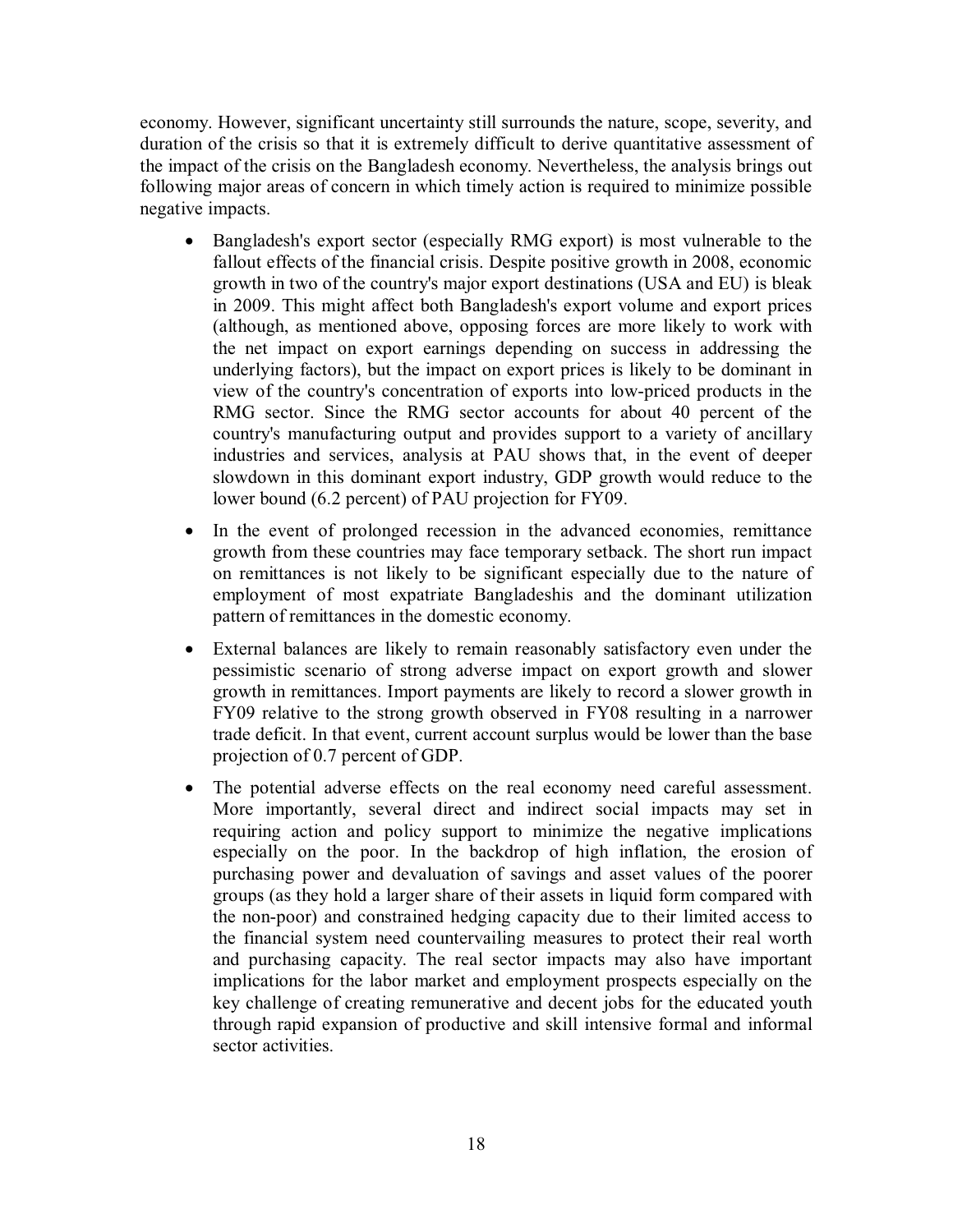# **4. Conclusions and Policy Responses**

As the above analysis shows, the low level of global integration has somewhat shielded the Bangladesh economy from the current financial turmoil. In particular, the relative insulation of the country's capital market and limited role of foreign portfolio investment, supported by reasonably strong macroeconomic fundamentals and strengthened policy and management frameworks have ensured resilience of the Bangladesh economy to the ongoing financial crisis and resulting global growth slowdown and other consequences. The country's banking sector is free from exotic or toxic derivatives and the off-balance sheet items comprise mostly basic swap contracts with no risk of sustaining unexpected losses. With low level external debt (about 30 percent of GDP and consisting mostly of concessional loans from multilateral financial institutions), strong foreign reserves, and low FDIs, the country is not likely to face any perceptible asset quality problem and credit crunch in the event of any future external shocks.

The analysis also reveals that the economy is not fully immune to the global crisis and the potential effects are likely to percolate through indirect channels mainly emerging from global growth slowdown. The transmission mechanisms are likely to work through exports, remittances, and aid and capital inflow channels. The major source of vulnerability is the export sector and its (especially of RMGs) very high dependence on markets of advanced economies. Although remittances are not likely to be affected in the short term, some pressure on remittance inflows may arise if the recession deepens and persists for a longer period in the advanced economies and Middle Eastern economies slowdown due to decline in oil revenues. Aid inflows are likely to remain unaffected in the short run although the promises of significant aid increase may not materialize up to the expected levels.

#### **Strengthen the trade sector**

Bangladesh's exports have grown at a robust rate averaging more than 15 percent in recent years; and temporary declines in export performance, if that happens, are not unusual since not much can be done about demand changes in the importing countries. Nevertheless, appropriate response in the face of a possible slowdown in export demand should include:

- For RMGs, orders are not likely to dry up in the Western markets. However, situations may arise in which the buyers may ask for longer credit periods and other facilities. In order to meet such exigencies, if required, Bangladesh Bank can issue directives to banks to provide pre- and post-shipment credits for longer periods and allow rescheduling of loans.
- Based on assessments in future, the government may come up with an assistance package for the export sector if the situation demands after identifying vulnerable activities/sectors for adopting proper mitigation strategies.
- The best way of providing assistance to the RMGs sector is to enhance the efficiency of customs, ports, and infrastructure, as producers/exporters need cost-cutting measures to stay competitive. The government may also consider holding off increases in power and gas tariffs for now. For increasing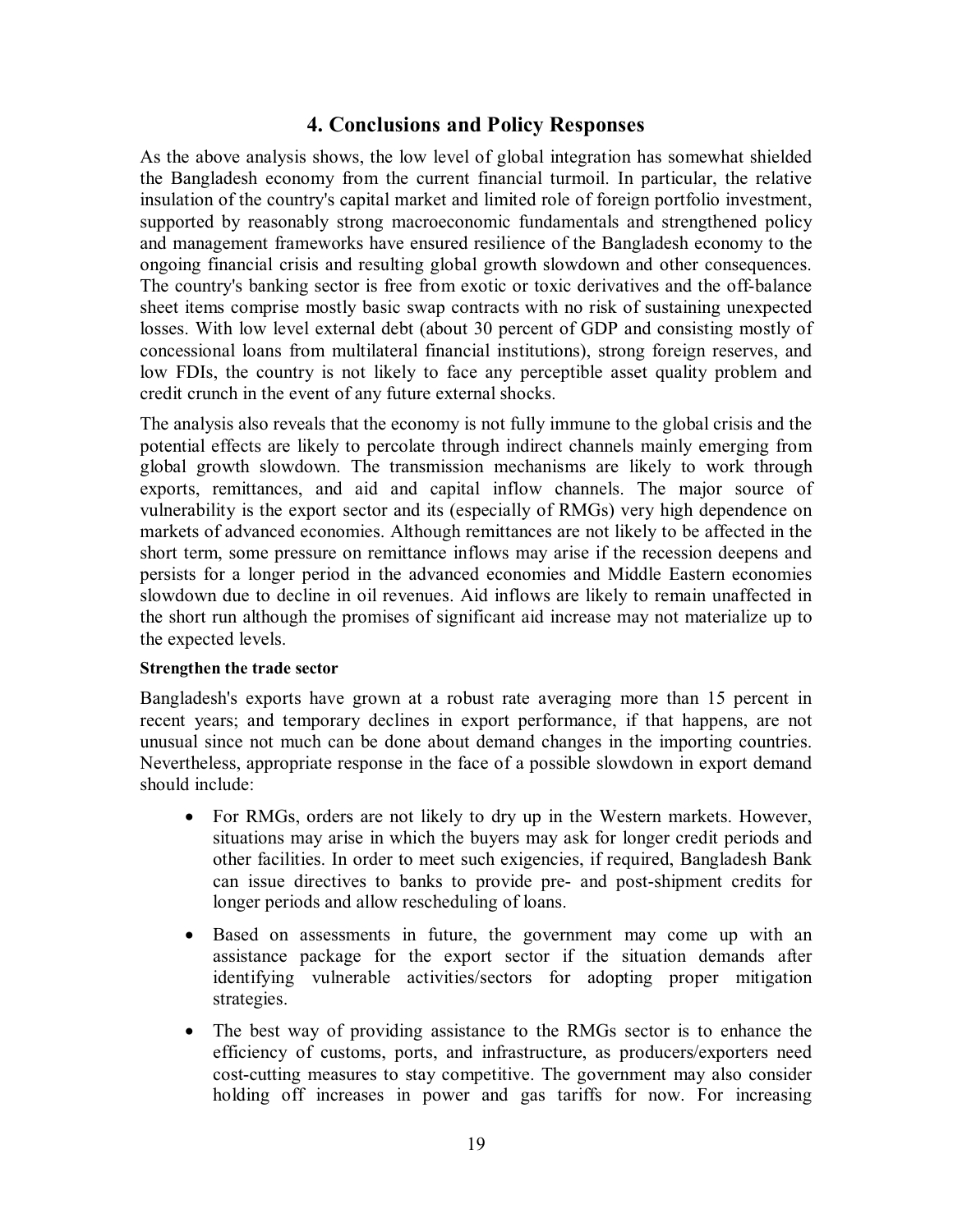productivity, this is the time to install and strengthen safety net programs for garment workers through public-private partnerships.

- Along with remaining vigilant regarding price competitiveness, more efforts are needed toward diversifying the export basket, adding more value added products to export items, and exploring new markets in order to expand both export products and destinations. For the RMG sector, it would be critical to ensure smooth and production friendly environment and uninterrupted access to power and other inputs to retain competitiveness.
- Implement measures to tap the opportunity created by the just-started process of diverting fresh apparel orders from US and EU importers who earlier sourced apparels to China and other countries to enhance Bangladesh's market share.
- Adopt a comprehensive export (including export of services) promotion program to expedite the implementation of short and medium/long term export promotion measures employing a product and country specific approach.
- The newly elected US President's economic agenda of tagging labor and environmental standards with trade, although unlikely to affect the volume of transactions in the near term, is an area of concern for Bangladesh. Bangladesh needs to be well prepared to adopt appropriate strategy since the issue, though dropped from the ongoing Doha negotiations within the WTO, is likely to be brought back by US when the current round concludes.
- Since much of the remittances come from low skilled workers from oil-rich countries of the Middle East, their remittances do not face much immediate risk as these economies have accumulated large reserves from the oil price boom and, in real terms, oil prices are still higher than in 2002. The fall in oil prices might partially wipe out the windfall gains, but the massive programs of modernization and infrastructure buildup in the region are likely to be tempered but not halted. As such, migrant workers from Bangladesh would continue to be in demand. However, new recruitments might be slowed down. Remittances from USA and Europe could face modest but temporary setback. As such, Bangladesh's policy priority should be to resolve the hurdles facing expatriate workers at home and abroad and explore new markets especially for skilled technical and service workers.

#### **Pursue prudent monetary policy**

The Bangladesh Bank should continue to pursue its present prudent monetary policy measures keeping in view the rising downside risk of slowing economic activity as external conditions deteriorate and inflation starts to moderate. If exports and remittances witness good growth and import payments slowdown due to declining food and oil prices in the global market, net foreign assets of the banking system can become a major source of liquidity expansion. This would also have implications for exchange rate stability. It would then be appropriate to adopt a combination of actions for managing the potential liquidity situation. In this context, the major concern is to ensure that high inflation does not enter into the medium/long term expectations of economic agents and become a permanent feature of the economy. It would therefore be important to: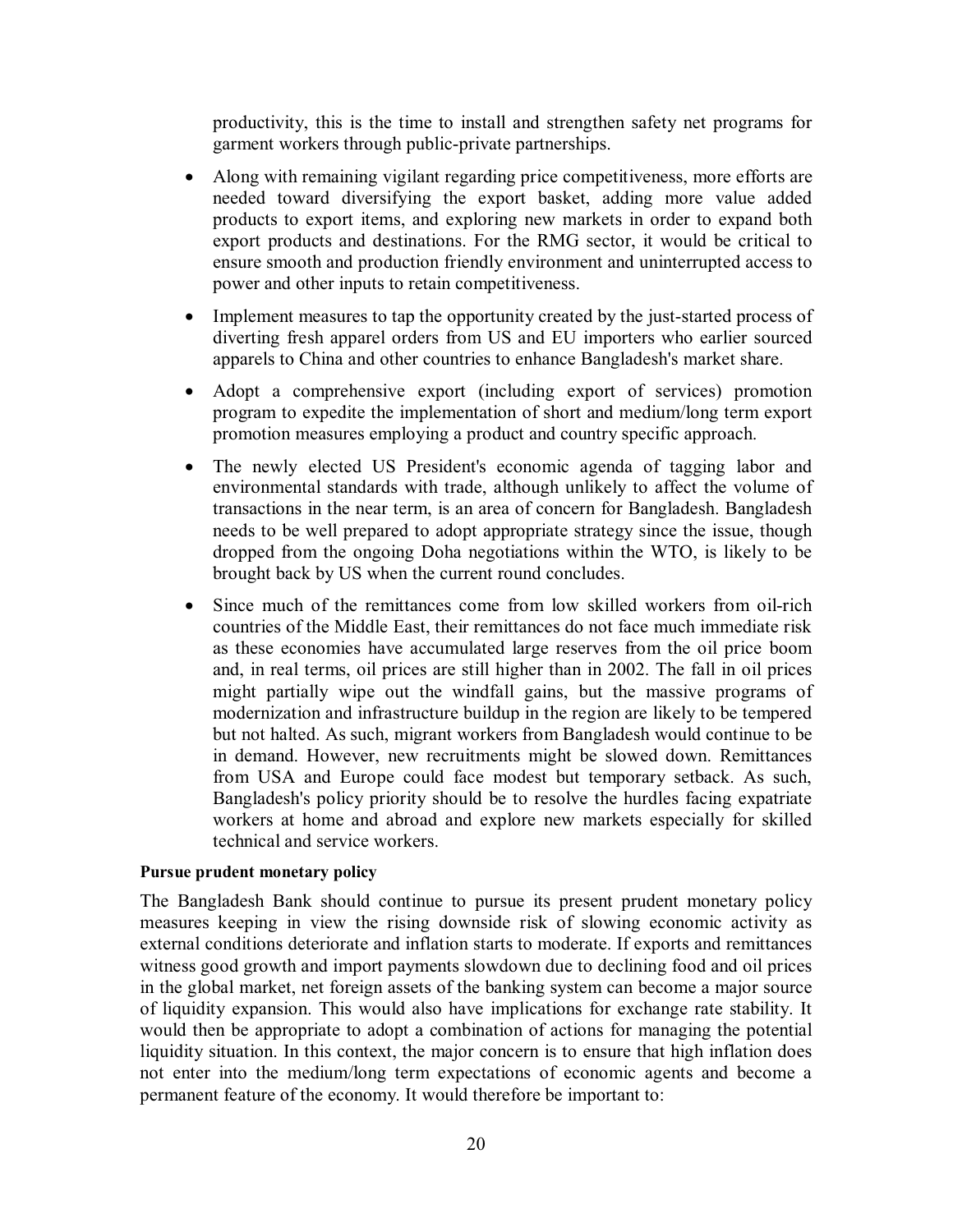- Balance the concerns about inflation on the one hand and ensuring adequate liquidity in the financial system on the other through signaling Bangladesh Bank's intention of limiting undesired credit expansion and ensuring adequate flow of credit to productive activities. The priority should be to correct the short term debt yield curve and 'plan for tomorrow' especially in terms of dampening inflation expectations and ensuring price stability.
- Continue the current policy of providing adequate credit support to agriculture, small and medium enterprises (SMEs), and other productive sectors which are primary sources of job expansion and take measures to ensure improved functioning of the credit markets and payment systems.

#### **Gear exchange rate policy toward fighting inflation**

In recent months, there have been some sharp cross-rate movements through strengthening and weakening of currencies of Bangladesh's major trading partners the impact of which on the country's export competitiveness is an issue that needs careful consideration. In adopting an appropriate foreign exchange policy, Bangladesh needs to take into account a number of considerations including (i) direction of trade covering both origin of imports and destination of exports; (ii) industry composition of trade flows; and (iii) origin of capital inflows especially remittances. The analysis in this report shows that, although Bangladesh's real effective exchange rate has somewhat appreciated in recent months, Bangladesh still enjoys competitiveness. In addition, since the exchange rate issue has inflation dimension, Bangladesh needs to confront the challenging tradeoff between keeping inflation down and achieving better competitiveness through exchange rate management. Any improper exchange rate adjustment can harm even the exporters, if this raises costs through increasing domestic prices of imported raw materials especially in the presence of limited scope for exporters to raise prices due to sharp competition in the world market for Bangladesh's major exportables. A better policy to support export growth could be to reduce the cost of doing business, and ensure smooth and production friendly environment along with uninterrupted access to inputs to improve competitiveness especially of the RMG sector. The present circumstances and the current state of macroeconomic fundamentals do not provide enough justification of pursuing any policy of letting the exchange rate to depreciate to any significant extent. Besides, any large depreciation of Taka is not likely to increase Bangladesh's exports appreciably in the present global situation. On the other hand, it might adversely affect the country's gradually improving domestic growth prospects through raising import cost of capital goods and other essentials. Therefore, it would be important to:

- Keep a close watch on exchange rate movements of currencies of Bangladesh's close competitors in the export market and assess the pressure on the country's current exchange rate policy of maintaining reasonable exchange rate stability and Bangladesh's competitiveness.
- With priority to reducing inflation expectations and the inflation rate from its current double digit level, avoid market interventions aimed at depreciating Taka to any large extent. This will help evade any dilution of the pass through of declining global commodity prices to domestic prices and strengthen the depressing effect on inflationary pressures.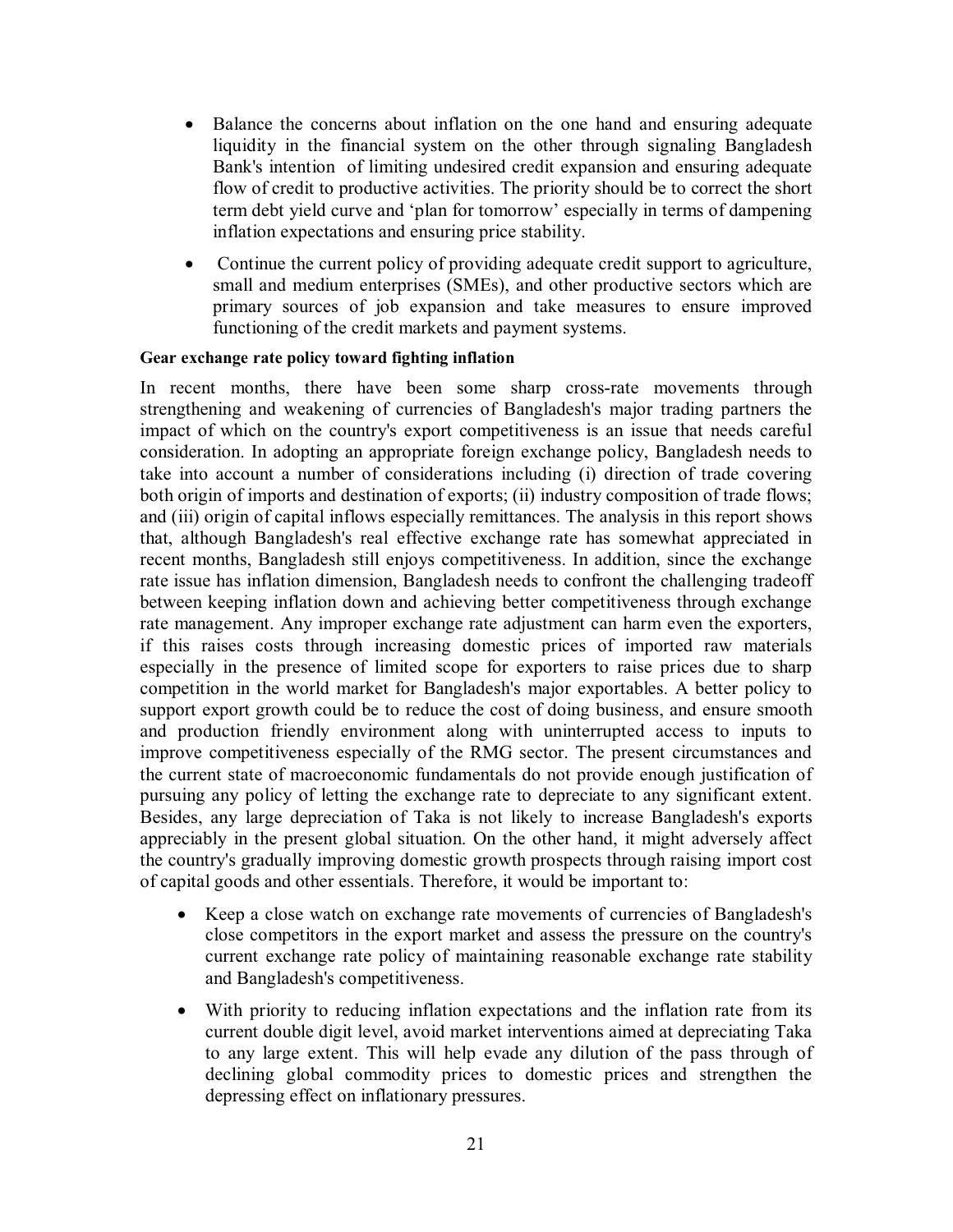#### **Consolidate the fiscal balance**

The fiscal sector had to withstand significant pressure in the last year due to rapidly rising cost of subsidies and other current expenditure. In view of the large demands for public funds that are already accommodated in the FY09 budget, it would be prudent to:

- Prepare an action plan to create some fiscal space to respond to any downturn in economic activities or external shocks due to the ongoing global crisis.
- Plan to accommodate, if necessary, additional fiscal support to expand safety nets and provide assistance to the exporters especially RMG exporters.
- As a sensible and quick response, trim low priority expenditure and improve revenue collections to help protect fiscal positions and the government's ability to respond when needed.
- Rationalize tariffs/duties on imports of nonessential/luxury goods and similar goods produced locally as a means of increasing the fiscal base as well as to support priority domestic production.

#### **Revisit financial sector management**

Although relatively well protected from the direct effects of the global financial crisis, Bangladesh's banking sector would probably face more pressure over time. The loan quality may deteriorate and liquidity may reduce if economic growth slows. The Bangladesh Bank should carefully monitor liquidity conditions and other financial developments to take appropriate actions. Obviously, in view of the current experience, the longer term concern for Bangladesh would be to move toward a macro-prudential and regulatory architecture that is effectively integrated and involves needed coordination among all concerned agents including Bangladesh Bank. In this respect, the following issues deserve attention:

#### **Short term measures**

- Closely monitor the possibility of rising default on borrowings by importers against stocks of essential products imported at higher prices earlier due to anticipated loss on their stocks by falling world prices and take appropriate actions as necessary.
- Regularly monitor the trend in non-performing assets of banks since there is an apprehension that such assets might rise due to lower profitability of firms especially producing for the export sector. These sectors might face increased vulnerability due to decline in prices in the global market causing value crash of their current stocks. The chain effect may not only affect the industry but the financing banks may also face liquidity problems because of repayment defaults.
- Strengthen existing supervisory mechanism of the financial institutions and regularly (e.g. biweekly) monitor the key financial sector indicators and take remedial measures as required.
- If necessary, define minimum regulatory liquidity narrowly with a dominant role to cash in order to retain unquestioned liquidity in times of stress. There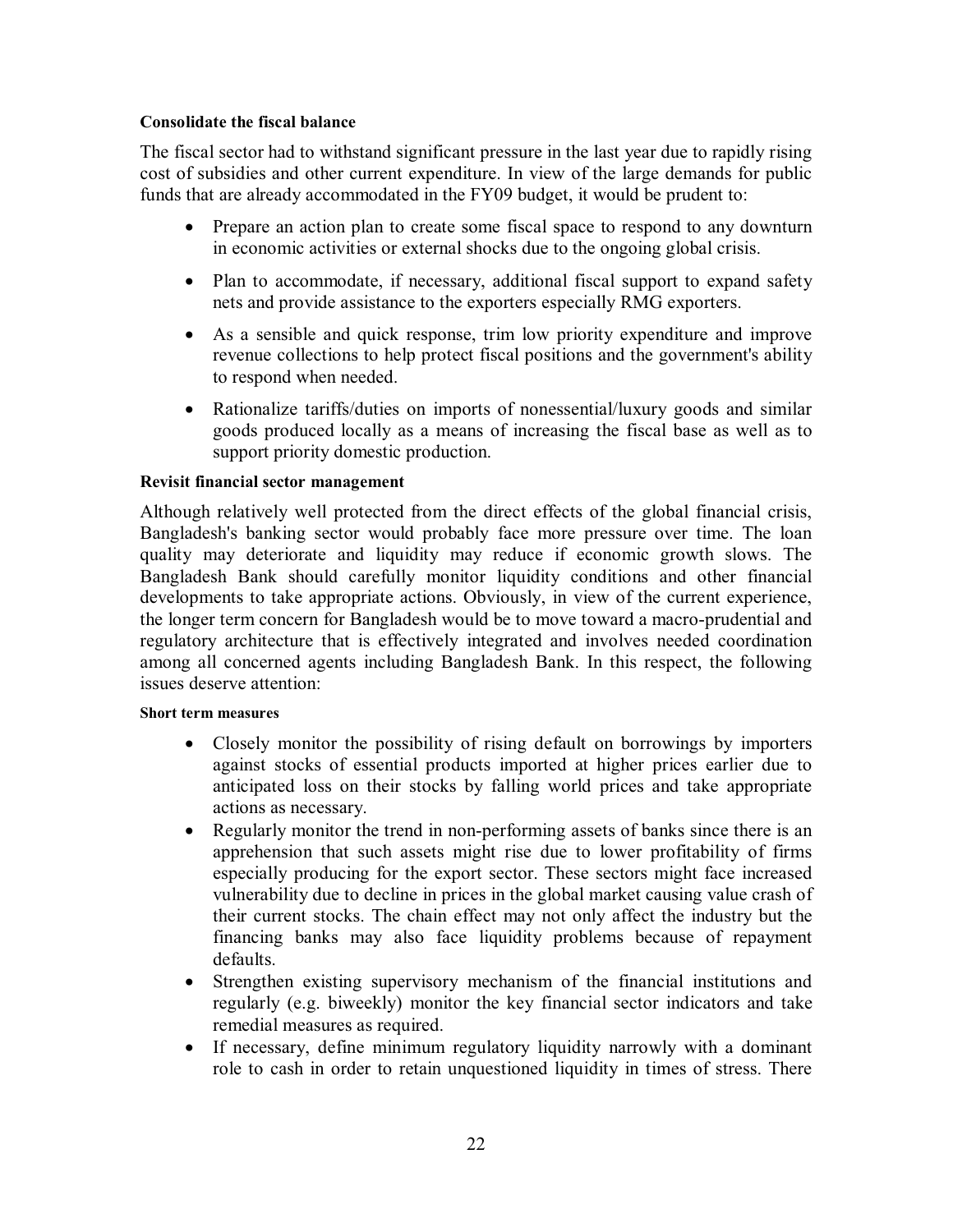should not be any undue economization in shares of cash and liquid assets in total assets of banks.

- Strengthen oversight of the banking system, apply social criteria to all lending, and prioritize lending to meet social needs and expand domestic productive capacity.
- Along with improving liquidity management of banks, put in place backstops at Bangladesh Bank that can be applied quickly and flexibly in the event of system-wide pressures.
- The existing minimum risk-weighted capital ratio may be assessed and, if necessary, may be raised with accompanying increases in the Tier I ratio and other parameters.
- In view of the potentially valuable service that the credit rating agencies provide, measures should be taken to improve the quality of output of these agencies. In particular, the need is to avoid mispricing of risk particularly in credit markets and ensure institutional and legal frameworks that would ensure that outputs do not get contaminated.
- Obviously the best path to achieving sustainable growth for Bangladesh is to pursue structural reform that has the capacity to lessen the downside of crisis, carry out needed adjustment to high food and oil prices that are likely to remain at historically high levels, improve rural productivity, and strengthen the supportive environment for private sector led growth and the economy's resilience to external events.

#### **Medium/long term measures**

- Rationalize the financial regulatory structure preferably in a manner such that the responsibility of all prudential regulation rests with a single agency. A similar approach should be followed for business conduct and consumer protection, and for financial market stability. The global financial crisis identifies a number of areas for strengthening prudential supervision, such as setting adequate capital requirements for some credit products and loan requirements, ensuring that investors and rating agencies assess products more diligently, reforming the legal framework for dealing with problem institutions, and strengthening supervisory framework and crisis management arrangements.
- Ensure good risk management for institutions and for the entire financial system. For an institution, a good risk management system should enable it to take risks and reap the returns ensuring exit at the first opportunity if the situation demands. For ensuring this, right capital and liquidity are important requisites to withstand any shocks if necessary through raising capital and liquidity buffers.

The present global financial crisis, unprecedented in recent times, shows that there is no substitute of prudent government intervention and careful regulation even when market determined incentive structures operate. The pursuit of free financial sector nostrums does not guarantee against moral hazard, adverse selection, and the financial institutions to cause systemic distress. This does not, however, mean that the financial sector should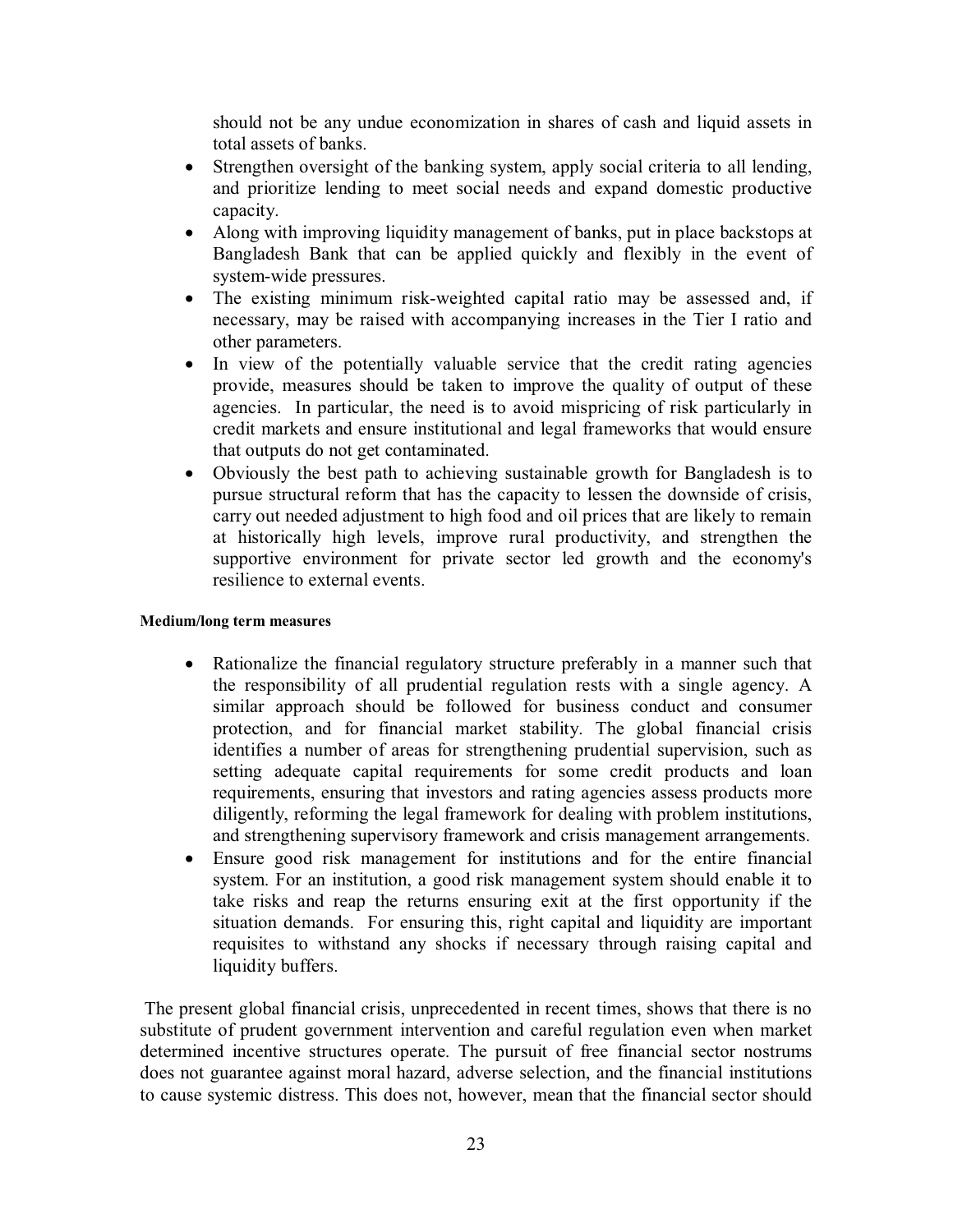be administratively controlled and not be allowed the freedom to innovate, compete, and use market based incentives. A liberalized, market based, and effectively supervised and regulated financial sector is necessary in order to promote and sustain rapid growth in Bangladesh.

In addition, the priority for Bangladesh is to improve the quality of information that the banks and other financial sector institutions put out and those collected by the regulatory agencies. Clearly, Bangladesh needs to plug the gaps in regulatory and supervisory infrastructures and strengthen its regulatory regime in a comprehensive manner covering all institutions dealing with both household savers and institutional investors in order to avoid the creation of any systemic distress. The important agenda for Bangladesh would be to convert the current global crisis into an opportunity in order to move forward.